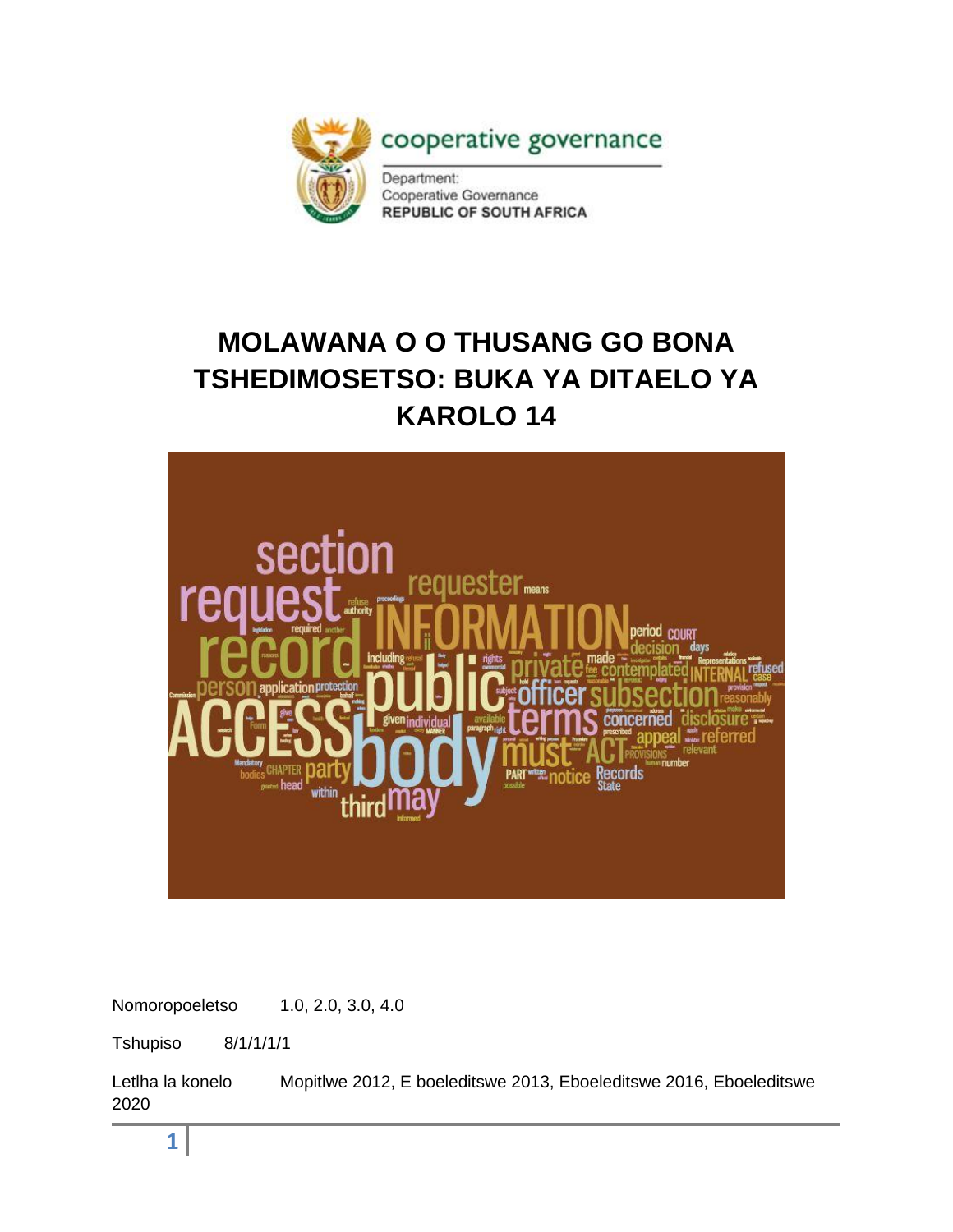|                | <b>DITENG</b>                                                     |  |  |  |  |  |
|----------------|-------------------------------------------------------------------|--|--|--|--|--|
| $\mathbf{1}$ . |                                                                   |  |  |  |  |  |
| 2.             |                                                                   |  |  |  |  |  |
| 3.             |                                                                   |  |  |  |  |  |
| 4.             |                                                                   |  |  |  |  |  |
|                |                                                                   |  |  |  |  |  |
|                |                                                                   |  |  |  |  |  |
|                |                                                                   |  |  |  |  |  |
|                |                                                                   |  |  |  |  |  |
|                |                                                                   |  |  |  |  |  |
| 5.             |                                                                   |  |  |  |  |  |
| 5.1            |                                                                   |  |  |  |  |  |
|                |                                                                   |  |  |  |  |  |
| 5.2            |                                                                   |  |  |  |  |  |
| 6.             | MOLAO WA KAROLO 10 MALEBANA LE TSELA YA GO DIRISA MOLAWANA ONO  8 |  |  |  |  |  |
| 7.             |                                                                   |  |  |  |  |  |
| 7.1            |                                                                   |  |  |  |  |  |
| 7.2            |                                                                   |  |  |  |  |  |
| 7.3            |                                                                   |  |  |  |  |  |
| 8.             |                                                                   |  |  |  |  |  |
| 8.1            |                                                                   |  |  |  |  |  |
| 8.2            |                                                                   |  |  |  |  |  |
|                |                                                                   |  |  |  |  |  |
| 8.2.2          |                                                                   |  |  |  |  |  |
| 9.             | GO DUMELA/GO SE DUMELE GO NTSHIWA GA TSHEDIMOSETSO 17             |  |  |  |  |  |
| 9.1            |                                                                   |  |  |  |  |  |
| 9.2            |                                                                   |  |  |  |  |  |
| 10.            |                                                                   |  |  |  |  |  |
|                |                                                                   |  |  |  |  |  |
|                |                                                                   |  |  |  |  |  |
|                |                                                                   |  |  |  |  |  |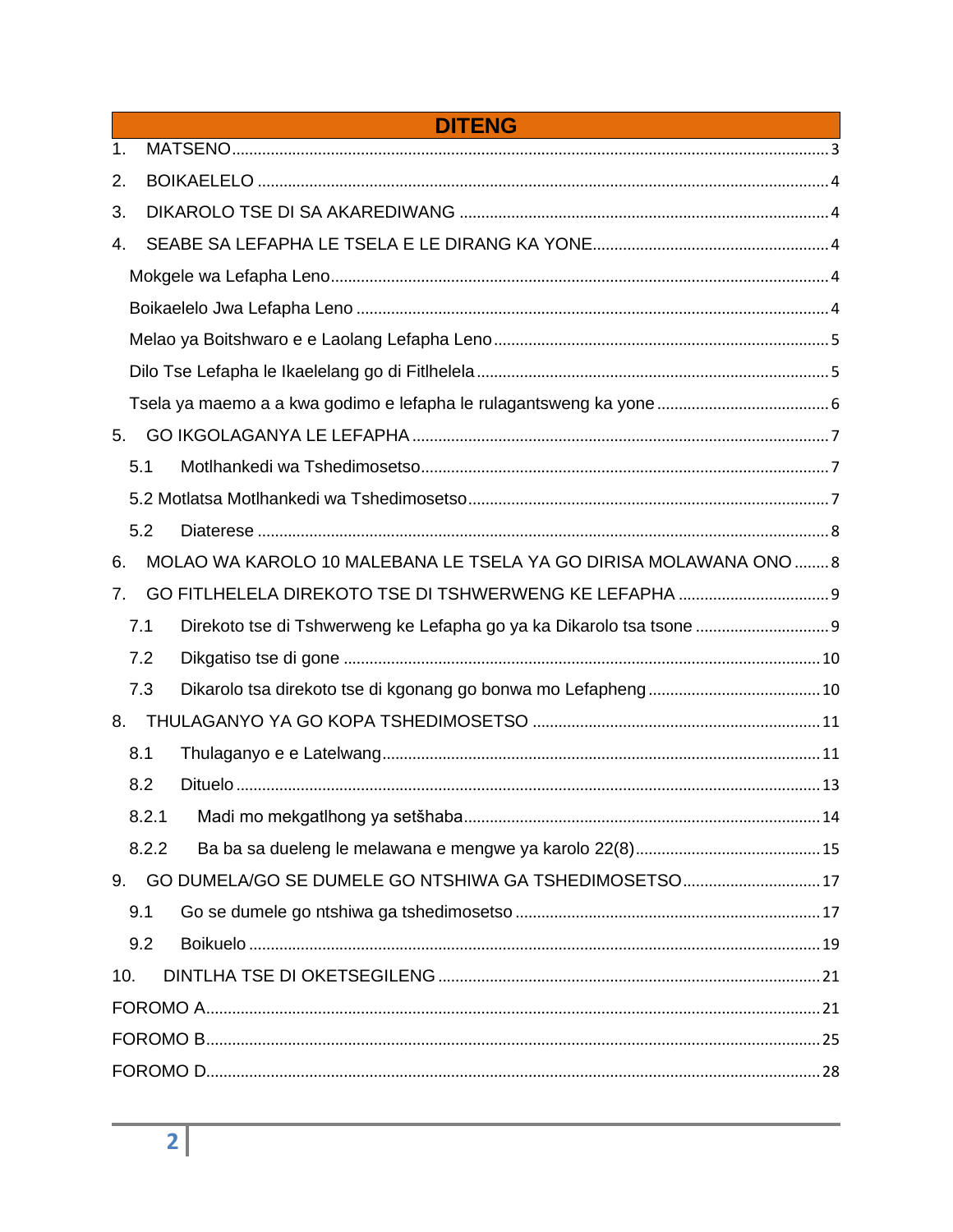# **1. MATSENO**

Molaotheo wa Repaboliki ya Aforika Borwa, wa 1996 (Molawana 108 wa 1996), karolo 32 o tlhalosa gore mongwe le mongwe o na le tshwanelo ya go bona tshedimosetso epe fela e Puso kgotsa motho ope fela a nang le yone, fa tshedimosetso eo e tlhokega gore go diragatswe kgotsa go sireletswe ditshwanelo dipe. Molawana ono o tlhalosa gape gore go tshwanetse ga tlhongwa molao o o tla dirang goretshwanelo enoe tsenngwe mo tirisong.

Molawana o o Thusang go Bona Tshedimosetso, wa 2000 (Molawana No. 2 wa 2000), o mo kgatisong eno o tla bidiwang "Molawana," o dira gore tshwanelo eno ya molaomotheo, ya go bona tshedimosetso e e tshwerweng ke mokgatlho ope fela wa puso kgotsa wa poraefete, e bile o tlhoka go bona tshedimosetso eo gore o kgone go diragatsa kgotsa go sireletsa ditshwanelo dipe fela, e tsenngwe mo tirisong. Molawana ono o tlhalosa thulaganyo e e tshwanetseng go latelwa fa o batla go bona tshedimosetso eo e e tshwerweng ke mokgatlho wa puso kgotsa wa poraefete.

Lefa go ntse jalo Karolo 9 ya Molawana ono e a bontsha gore tshwanelo eno ya go kgona go bona tshedimosetso e na le ditekanyetso tse di akaretsang, mme di sa felele ka tse di latelang:

- Go sireletsa tshedimosetso ya sephiri ka selekanyo se se tlhokegang;
- Go boloka dilo tsa kgwebo e le sephiri; le
- Tsamaiso e e tshwanetseng, e e atlegileng le e e molemo.

Karolo 14 ya Molawana ono e pateletsa mekgatlho ya puso go rulaganya buka ya ditaeloe e tla thusang motho go bona tshedimosetso e e tshwerweng ke mokgatlho wa puso. Molawana ono gape o tlhalosa dilo tse go lebeletsweng gore buka eno e nne le tsone.

Ka gone buka eno ya ditaelo boikaelelo jwa yone ke go itsise motho gore a ka bona jang tshedimosetso e e tshwerweng ke Lefapha la Puso Tshwaraganelo (Department of Cooperative Governance [DCoG]), le mo kgatisong eno le tla bidiwang "Lefapha," ka go dira jalo e tsenya karolo 14 ya Molawana ono mo tirisong.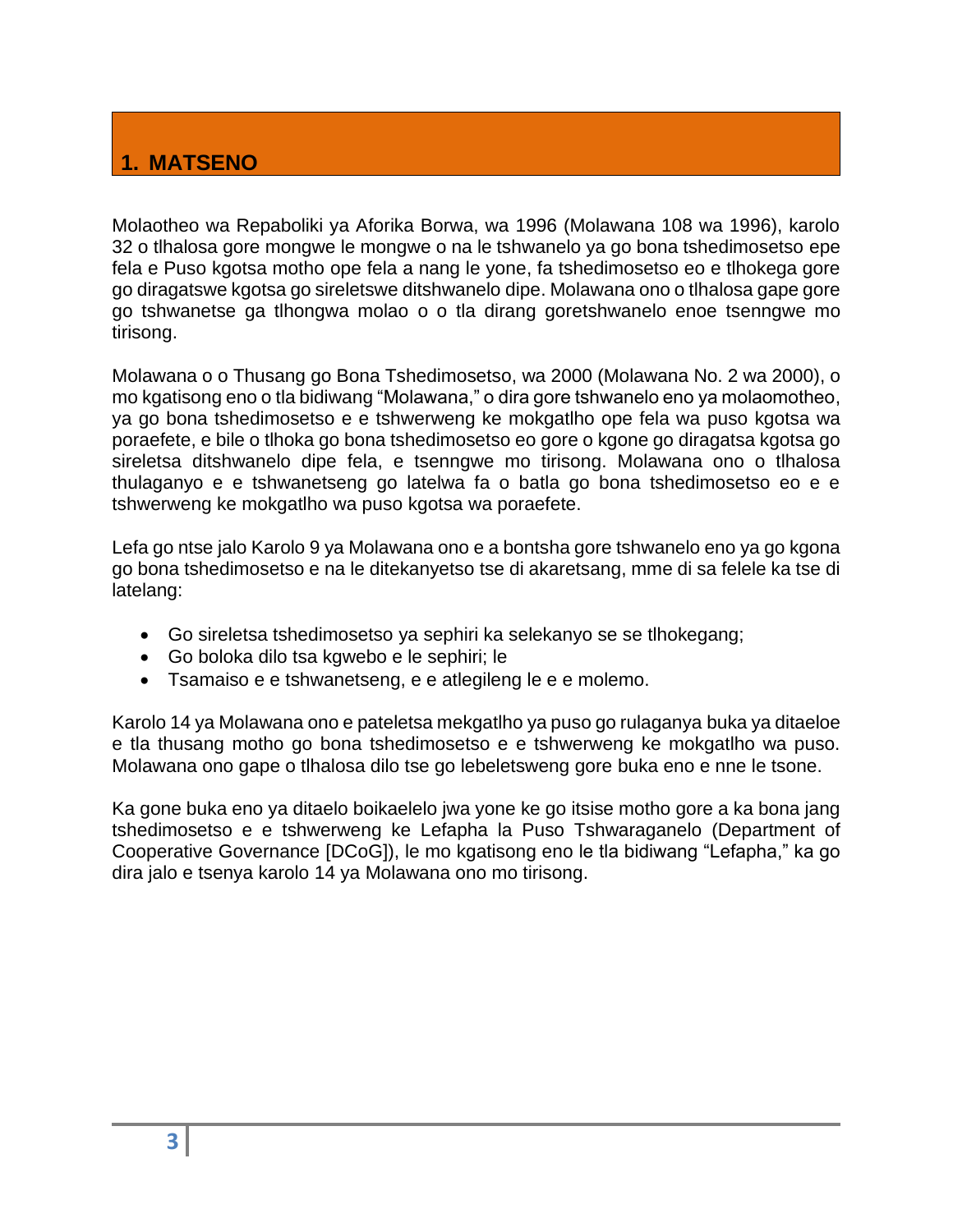# **2. BOIKAELELO**

Buka eno ya ditaelo e rulaganyeditswe go naya motho yo o kopang tshedimosetso, yo o lekang go diragatsa se se bolelwang ke "Molawana" ono, dintlha tse di tlhokegang le dithulaganyo tsa go bona tshedimosetso e e rileng go tswa mo Lefapheng leno.

Buka eno ya ditaelo gape e leka go naya motho yo o kopang tshedimosetso tshedimosetso e e utlwalang sentle malebana le tsela e Lefapha le rulagantsweng ka yone, tsela e le dirang ka yone, ditirelo tsa lone le tshedimosetso e e kaelang malebana le lefapha go kgontsha mokopi go lemoga dikarolo tse go ka diregang gore tshedimosetso e a e tlhokang e ka fitlhelwa mo go tsone.

Buka eno ya ditaelo gape e go naya diforomo tse di tlhokegang e bo e bontshe madi a a tshwanetseng go ntshiwa fa o kopa tshedimosetso.

# **3. DIKAROLO TSE DI SA AKAREDIWANG**

Buka eno ya ditaelo e ntsha fela tshedimosetso e e malebana le direkoto tsa Lefapha, mme e seng e e malebana le mekgatlho e e emelang kgotsa e e golaganeng le lone. Fa o rata go bona tshedimosetso go tswa mo go ope wa mekgatlho eno o tshwanetse go ya kwa go Motlhankedi wa tsa Tshedimosetso wa mokgatlho oo.

# **4. SEABE SA LEFAPHA LE TSELA E LE DIRANG KA YONE**

### **Ponelopele ya Lefapha Leno**

Go nna le thulaganyo ya puso, go akaretsa le setšhaba, e e seoposengwe, e e kgonang go tsiboga ka bonako e bile e na le tsamaiso e e atlegileng, gore go fitlhelelwe kgolo e e tswelelang pele le go ntshiwa ga ditirelo.

### **Boikaelelo Jwa Lefapha Leno**

Boikaelelo jwa rona ke go thusa go dira gore puso e dire ka go tshwarisana le go tshegetsa dikarolo tsotlhe tsa puso, go tsweletsa pele dilo tse di amanang le merero ya setso le go ema nokeng ditheo tse di amanang le lefapha leno ka:

• Go tlhoma dipholisi le melao e e tshwanelang go dira gore go nne le go dirisana mmogo mo dithulaganyong tsa puso tsa kgolo le tsa go ntshiwa ga ditirelo;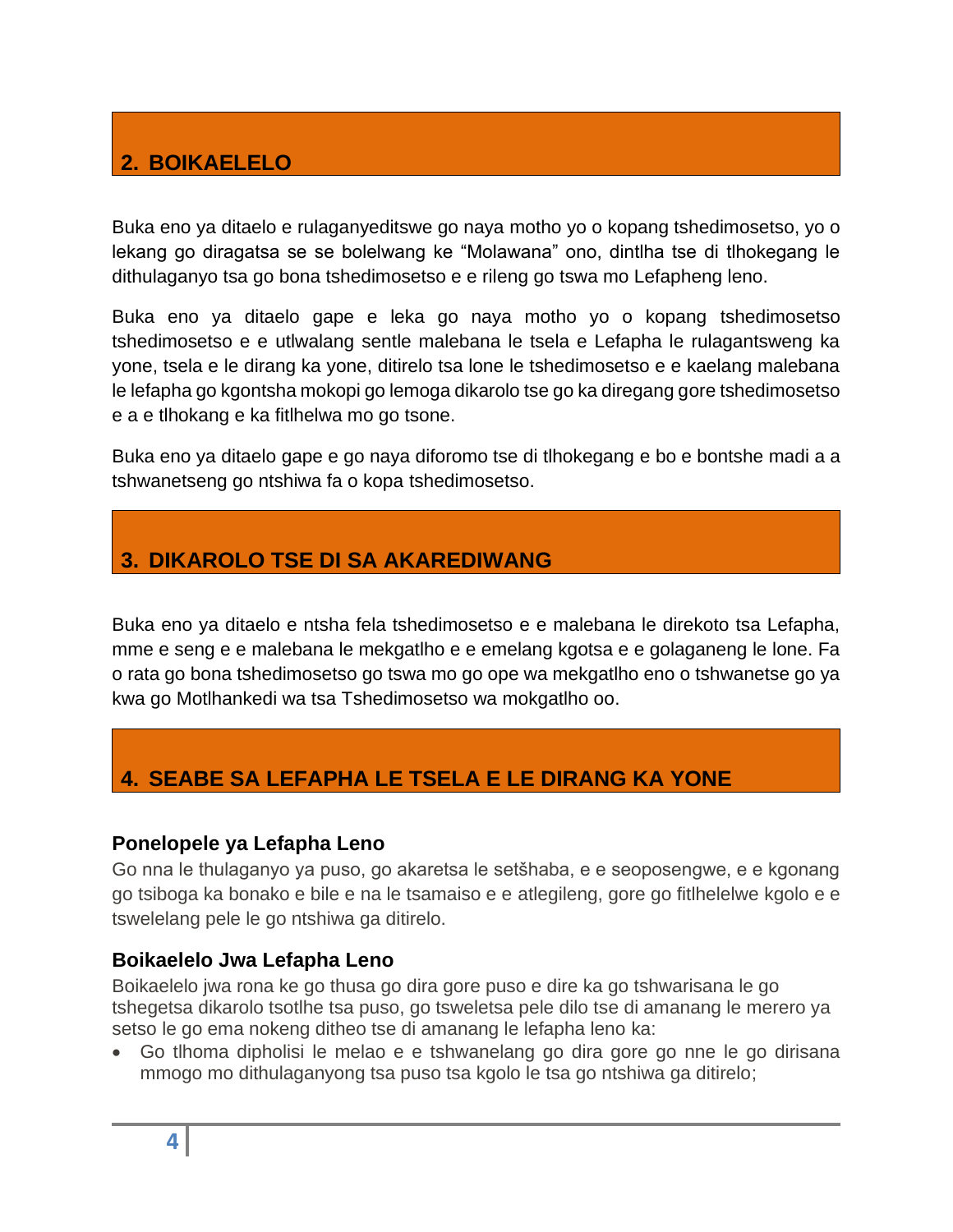- Go tlamela ka thuso, tshegetso le ka mekgatlho e e tla nnang semphato le puso go thusa go dira gore dipholisi tse di tlhongwang di diragadiwe mo Diporofenseng le mo Pusong ya Selegae; le
- Go tlhoma thulaganyo e e tla dirang gore setšhaba se nne le seabe mo tsamaisong ya puso.

# **Melao ya Boitshwaro e e Laolang Lefapha Leno**

Melao ya rona ya boitshwaro e laolwa ke Melaometheo ya Batho Pele ya Lephata la Aforika Borwa la Ditirelo tsa Setšhaba, le go bo Lefapha leno le tsepile matlho mo dilong tse di latelang:

- Go dira tiro e e duleng diatla;
- Go dira ka botswapelo;
- Go nna semphato le mekgatlho e mengwe le go dira lo le seoposengwe;
- Go direla ka tsela e e manontlhotlho

# **Dilo Tse Lefapha le Ikaelelang go di Fitlhelela**

Lefapha le amogetse dilo tse di latelang di le tlhano tse le ikaelelang go di fitlhelela:

- 1. Go thusa go aga maemo a ikonomi e e atlegileng, e e nang le matswela le e e tsibogelang ditlhoko tsa batho mo pusong ya Bosetšhaba, ya Diporofense le ya Selegae;
- 2. Go nonotsha Puso e e nang le Maikarabelo le e e se nang Bonweenwee;
- 3. Go akofisa go Ntshiwa wa Ditirelo le go tshegetsa ba ba bokoa
- 4. Go kgothaletsa mekgatlho e mengwe go thusana le puso mo kgolong, go kgothaletsa Tirisanommogo mo Loagong le go kgothaletsa maloko a setšhaba go dira ka natla, le
- 5. Go nonotsha Lefapha gore le nne le bokgoni jo bogolwanyane go ithulaganya le go dira ka natla go diragatsa thomo ya lone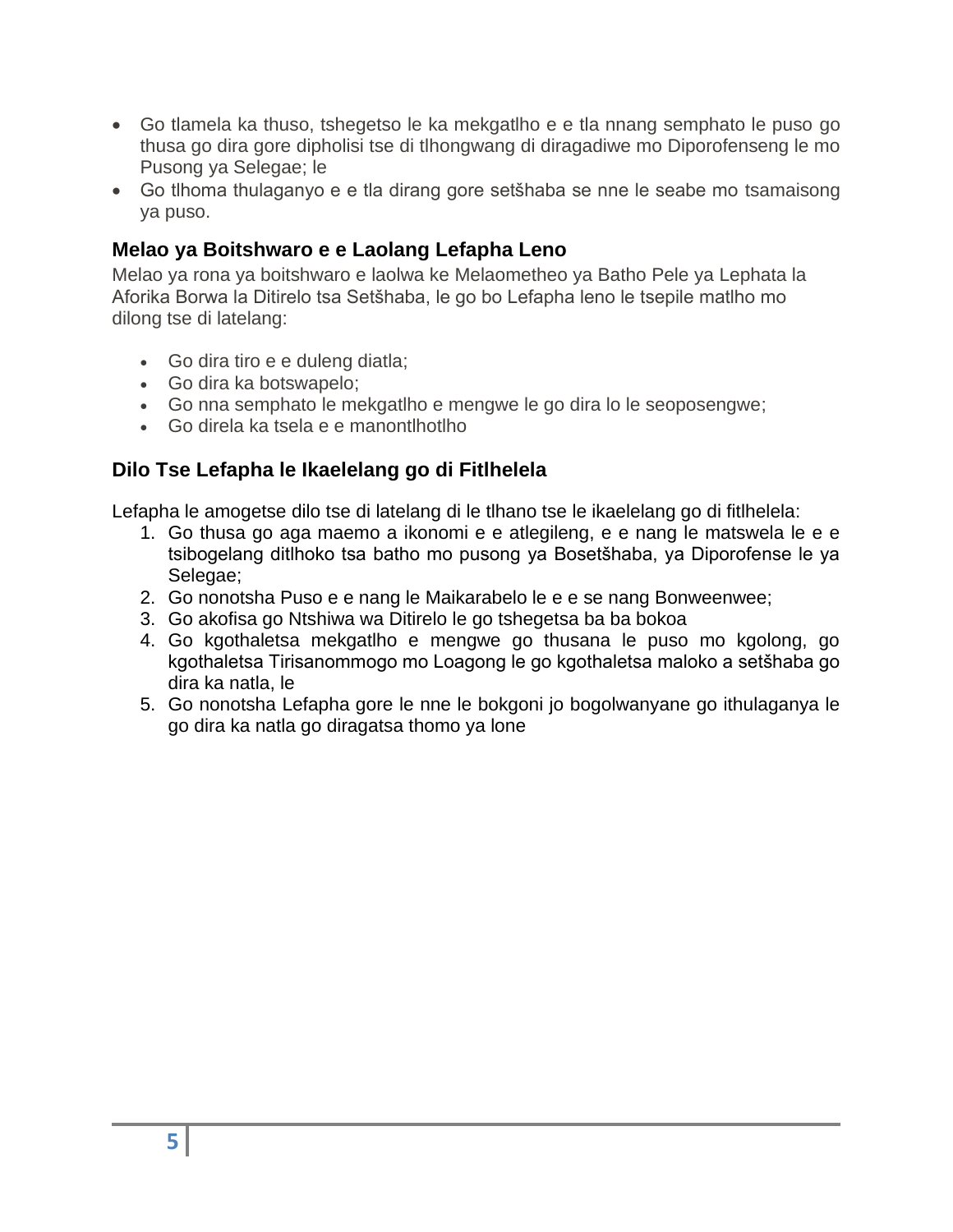<span id="page-5-0"></span>

# **Tsela ya maemo a a kwa godimo e lefapha le rulagantsweng ka yone**

# **Maikaelelo a Lefapha leno a fitlhelelwa ka dithulaganyo tse di latelang:**

| Thulaganyo                                                                        | <b>Boikaelelo</b>                                                                                                                                              |  |  |
|-----------------------------------------------------------------------------------|----------------------------------------------------------------------------------------------------------------------------------------------------------------|--|--|
| Tshegetso<br>ya<br>Pusoselegae le Taolo ya<br><b>Ditsereganyo</b>                 | Go rulaganya le go busetsa ditiro tsa Poelo kwa<br>Tshimologong go ralala Lefapha le Puso ka gotihe gore<br>go nne le phetogo ya motheo.                       |  |  |
| <b>Pholisi le Molawanataolo</b>                                                   | Go sekaseka, le go tihama pholisi gore go nne le<br>phetolo mo Pusoselegaeng le mo thulaganyong ya<br>togamaano le Tirisanommogo ya Puso ka bophara.           |  |  |
| Tihabololo ya Ditheo                                                              | Go aga bokgoni jwa go emela sengwe le sengwe jwa<br>ditheo mo thulaganyong ya pusoselegae ka tlhabololo<br>ya thulaganyo, kago ya bokgoni le taolo ya lotseno. |  |  |
| Senthara<br><b>Taolo</b><br>ya<br>ya<br>Matlhotlhapelo<br>ya<br><b>Bosetšhaba</b> | Go tsweletsa thulaganyo e e kopaneng ya kgolaano ya<br>thibelo ya matlhotlhapelo, phokotso le taolo<br>va<br>matshosetsi.                                      |  |  |
| <b>Ditiro</b><br>Lenaneo<br>la<br>tsa<br>Setšhaba                                 | Go<br>laola<br>tlamelo<br>ditšhono<br>tiro<br>tsa<br>ya<br>mo<br>dimmasepaleng tsotlhe go netefatsa tlhabololo<br>ya<br>baagi.                                 |  |  |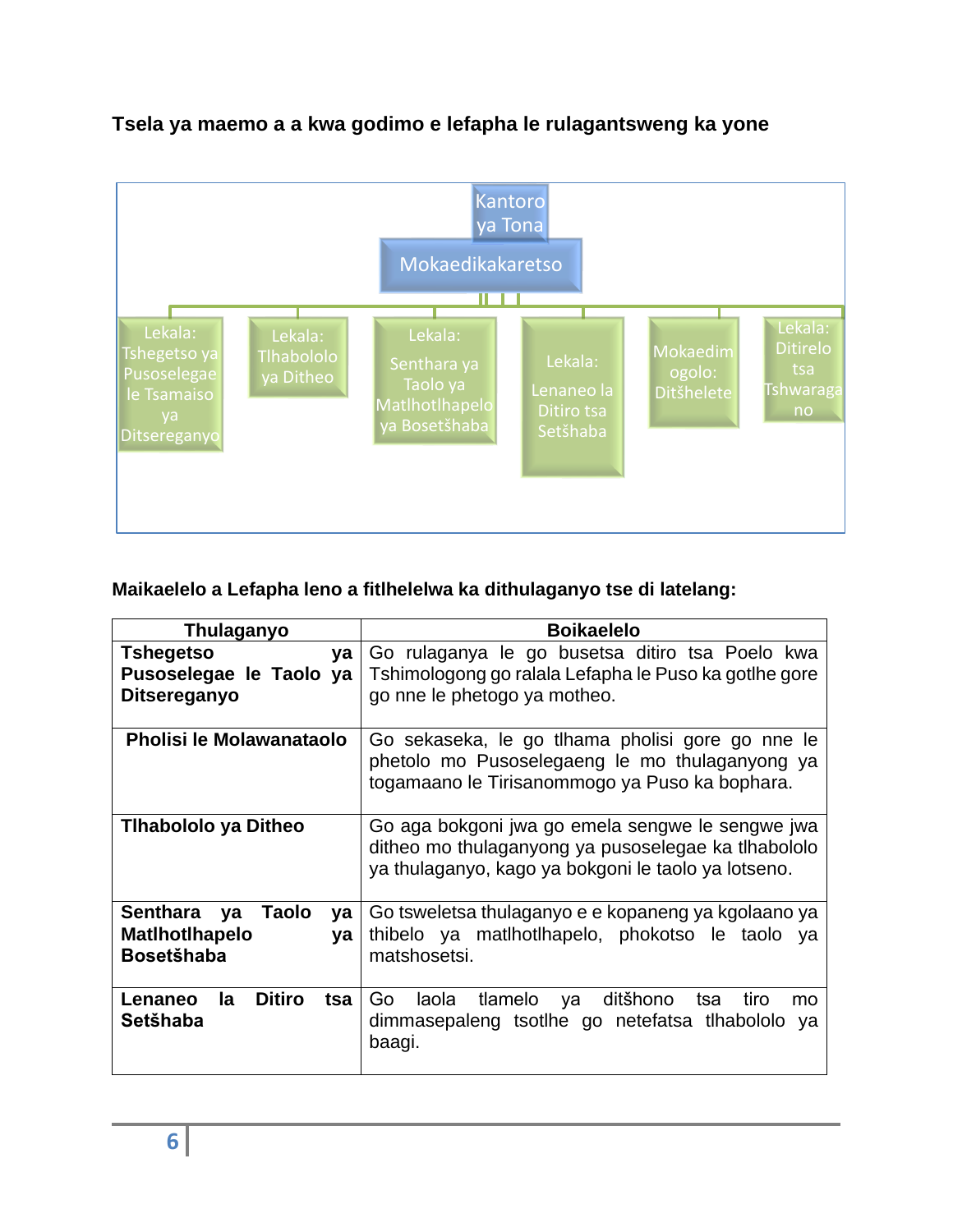| <b>Ditšhelete</b>        | Go laola tlamelo ya ditirelo tsa taolo ya ditšhelete e e<br>manontlhotlho go tsamaelana dipeolomolao tse di<br>beilweng.                                  |
|--------------------------|-----------------------------------------------------------------------------------------------------------------------------------------------------------|
| Ditirelo tsa Tshwaragano | Go laola ditharabololo tsa tshwaragano tse di<br>kopaneng tsa boitlhamedi go kgontsha Lefapha go<br>fitlhelela maitlhomo a lona a togamaano le tiragatso. |

# **Ditirelo tse di neelwang ke Lefapha:**

Karolo nngwe le nngwe ya Lefapha e dirile thulaganyo ya pakagare e e bontshang se karolo eo e se dirang go fitlhelela mokgele o Lefapha le batlang go o fitlhelela. Makwalo a a tlhalosang ka botlalo se lefapha le batlang go se fitlhelela a ka kgona go bonwa fa motho a kopa go a bona.

# **5. GO IKGOLAGANYA LE LEFAPHA**

### **5.1 Motlhankedi wa Tshedimosetso**

| <b>MOKAEDIKAKARETSO</b> | <b>FOUNO</b>     | <b>FAX</b>   | <b>EMAIL</b>        |
|-------------------------|------------------|--------------|---------------------|
| Ms Avril Williamson     | $(012)$ 334 0518 | 086 558 0479 | Avrilw@cogta.gov.za |
|                         |                  |              |                     |

# <span id="page-6-0"></span>**5.2 Motlatsa Motlhankedi wa Tshedimosetso**

| <b>DIO</b>               | <b>FOUNO</b>     | <b>FAX</b>   | <b>EMAIL</b>             |
|--------------------------|------------------|--------------|--------------------------|
| Mr Themba Fosi           | $(012)$ 334 0800 | 086 558 0479 | ThembaF@cogta.gov.za     |
| Ms Thinavhuyo<br>Skosana | $(012)$ 334 4833 | 086 558 0479 | ThinavhuyoN@cogta.gov.za |
| Ms Manahano<br>Mokone    | $(012)$ 336583   | 086 558 0479 | ManahanoM@cogta.gov.za   |
| Dr Mmaphaka Tau          | $(012)$ 334 4602 | 086 558 0479 | MmaphakaT@ndmc.gov.za    |

# **5.2 Diaterese**

| <b>ATERESE YA POSO</b>  | <b>ATERESE YA LEFELO</b> | <b>WEBESAETE</b> |  |
|-------------------------|--------------------------|------------------|--|
| The Information Officer | The Information Officer  | www.cogta.gov.za |  |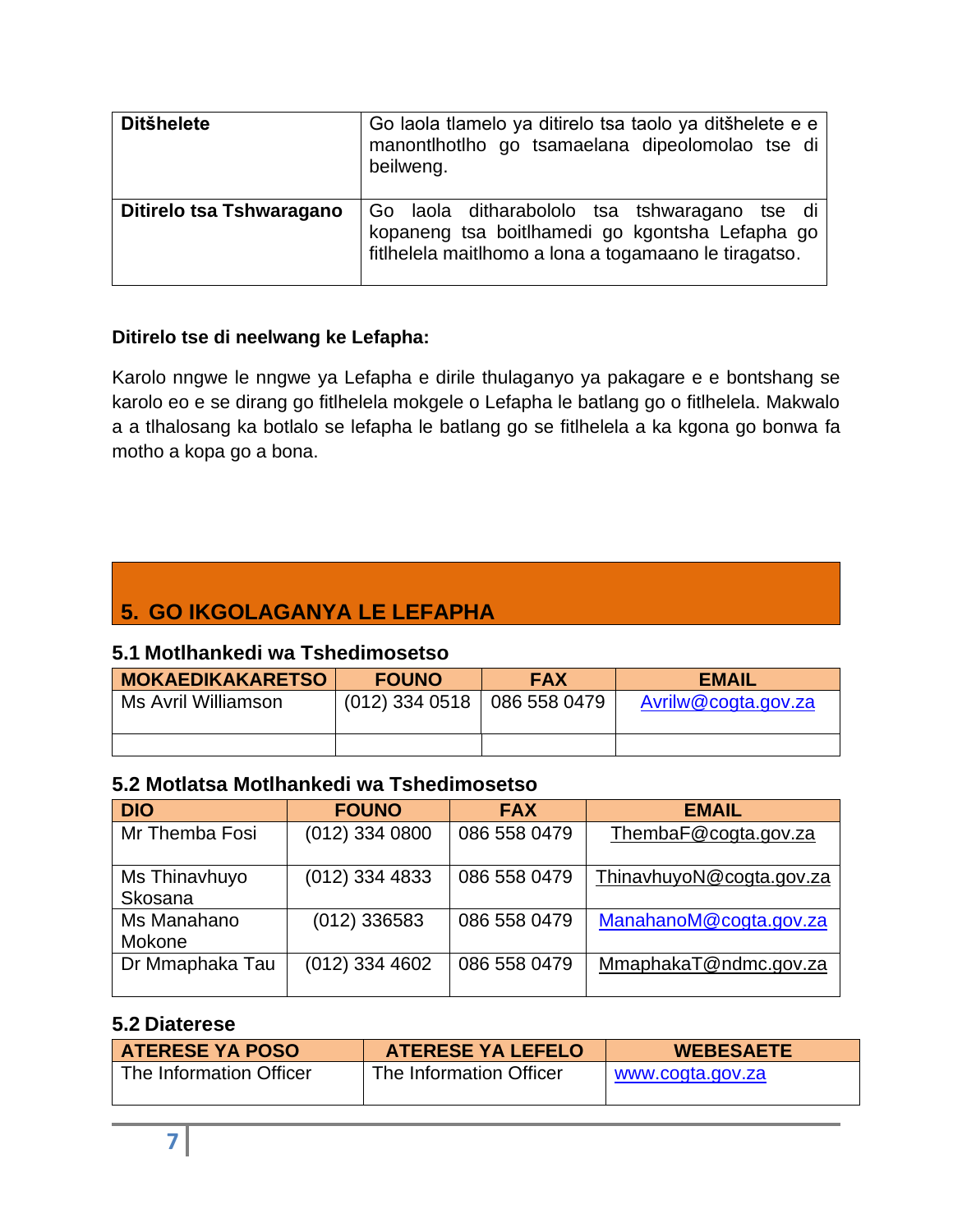| Department Cooperative | <b>Department Cooperative</b> |  |
|------------------------|-------------------------------|--|
| Governance             | Governance                    |  |
| Private Bag x 804      | 87 Hamilton Street            |  |
| <b>PRETORIA</b>        | Arcadia                       |  |
| 0001                   | <b>PRETORIA</b>               |  |
|                        |                               |  |

### <span id="page-7-0"></span>**6. KAELO YA KAROLO 10 MABAPI LE KA MOO MOLAO O KA DIRISWANG KA TENG**

Karolo 10 ya Molao ono e patelela Khomishene ya Ditshwanelo tsa Botho go "rulaganya buka e e tlhalosang ditaelo e e nang le tshedimosetso eno ka puo nngwe le nngwe e e kafa molaong, e le ka sebopego le mokgwa o e ka kgonang go tlhaloganngwa motlhofo, fa e batlwa ke motho yo o eletsang go diragatsa tshwanelo epe e e tlhalosiwang mo Molawaneng ono. Buka eno ya Ditaelo e ne e tshwanetse gore e bo e gatisitswe ka 15 Phatwe 2003. Lefa go ntse jalo Tona ya Tshiamiso o neile khomishene eno go fitlha go 31 Phatwe 2004 go gatisa buka eno ya ditaelo.

Dipotso dipe fela malebana le buka eno di tshwanetse go lebiswa go:

The South African Human Rights Commission, Kwa PAIA Unit (The Research and Documentation Department). Private Bag X2700, HOUGHTON, 2041; Nomoro ya mogala: 011 484 8300; Nomoro ya Fax: 011 484 1360 Webesaete: [www.sahrc.org.za](http://www.sahrc.org.za/) Aterese ya imeile: [paia@sahrc.org.za](mailto:paia@sahrc.org.za)

# <span id="page-7-1"></span>**7. GO FITLHELELA DIREKOTO TSE DI TSHWERWENG KE LEFAPHA**

# <span id="page-7-2"></span>**7.1 Direkoto tse di tshwerweng ke Lefapha**

1. Tsamaiso ya Lefapha

Karolo eno e bereka thata ka tshedimosetso e e amanang le botsamaisi le makwalo a mo teng a lefapha le karolo ya lone. Tshedimosetso e e akarediwang mo karolong eno ke e e malebana le dithulaganyo tsa kgwebo le ditshenyegelo tsa lefapha le go bega ka kgatelopele e e dirilweng, dithulaganyo, le dipholisi tsa Lefapha tsa kafa teng.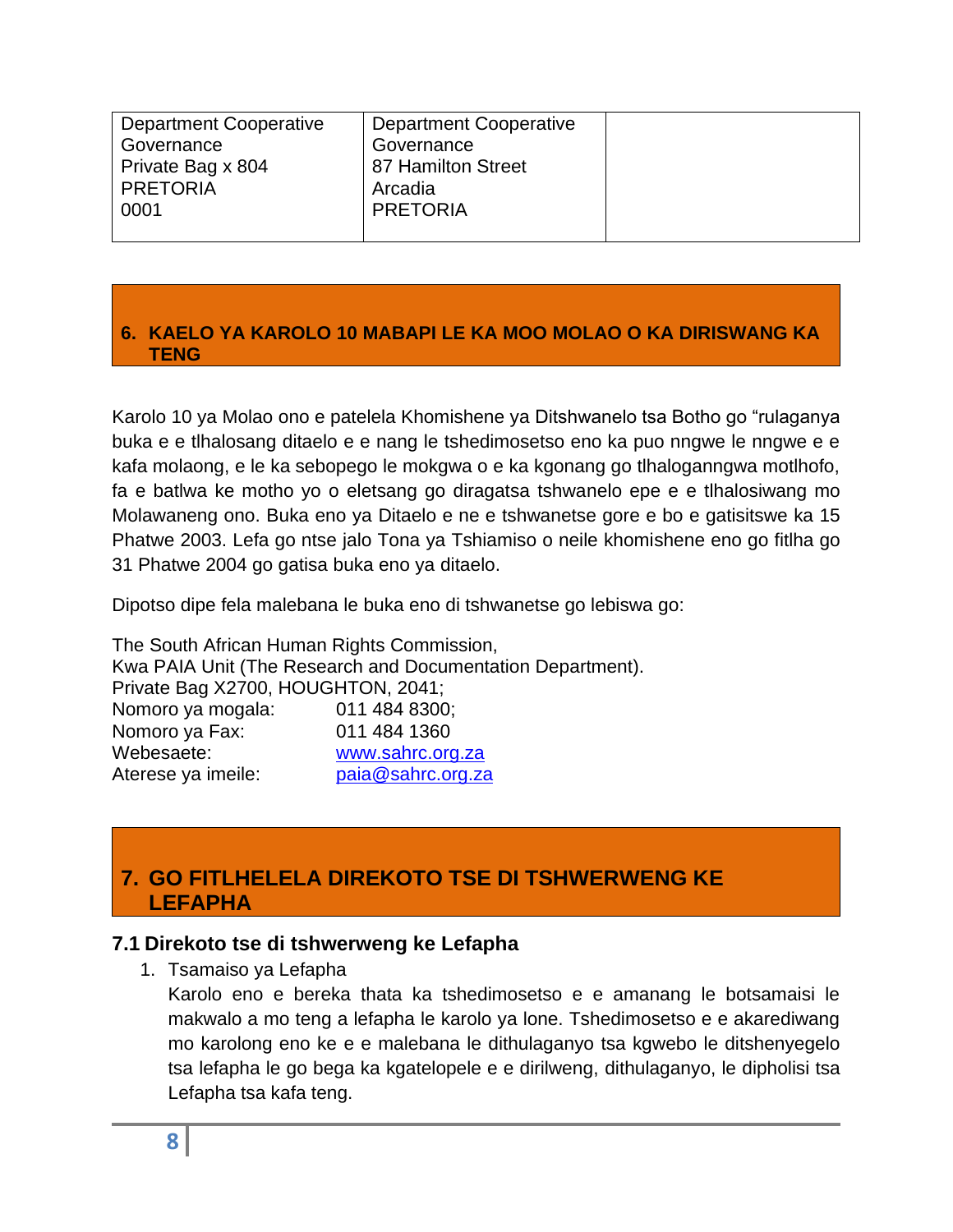2. Ditsela tsa go Ikgolaganya le Lephata le Batsayakarolo

Tshedimosetso e e malebana le go ikgolaganya le lephata e akaretsa tshedimosetso ka batsayakarolo botlhe ba konokono le ditlelaente le kamano e Lefapha le nang le yone le bone le tsela e ba dirisanang ka yone. Dikopo, le dingongorego tse di tlhagisiwang ke batsayakarolo kgotsa tlelaente le tsone di tla bolokwa e le tshedimosetso e go ka iwang kwa go yone fa e tlhokwa.

3. Tsamaiso ya Madi le Bathapiwa

Eno e akaretsa tshedimosetso ya tsa madi ya Lefapha e e tshwanang le tekanyetsokabo ya madi, ditshenyegelo fa di bapisiwa le tekanyetsokabo, le boemo jwa tsa madi jwa dikatso tse di ntshiwang go rotloetsa badiri. Tshedimosetso eno e amana ka tlhamalalo le megolo le ditiro tsa go thapa. Tshedimosetso e e amang bathapiwa e amana le megolo, malatsi a boikhutso, kitso le dithulaganyo tsa go godisa bokgoni jwa batho mmogo le boikaelelo jwa batho le tsela e badirang ka yone fa e bapisiwa le tseno.

4. Batlamedi le Bokgoni

Karolo eno e akaretsa tshedimosetso ka ga mekgatlho e e tlamelang Lefapha ka bokgoni jo bo rileng le ditirelo mmogo le boemo jwa BEE jwa mekgatlho le bathobano. Tshedimosetso eno ke karolo ya tshedimosetso e e amanang le bothapi.

5. Tsamaiso ya Dithulaganyo/Diporojeke

Eno ke tshedimosetso e e amanang le dithulaganyo tsa Lefapha le diporojeke tsa lone tse di farologaneng le tse di dirwang ke ba ba re fang ditirelo, ditiragalo tse di rulaganngwang ke Lefapha. Eno e akaretsa dintlha tse di amanang le thulaganyo, tekanyetsokabo, tlhokomelo, dilo tse di romelwang le matswela.

6. Tse e leng Molao le tsa Semolao

Lefapha le na le lenaane la ditiro, melao le dipholisi tse di amanang. Mo godimo ga moo Lefapha le na le direkoto tsa dikgetsi tsa semolao tse di amanang le dilo tsatsamaiso ya puso ya tshwaraganelo.

7. Dipholisi

Go na le dipholisi di le mmalwa tse di amanang le dilo tsa puso ya selegae tse di laolang se se dirwang ke Lefapha. Dipholisi tseno di nna di sekasekwa nako le nako go di tokafatsa mme di bopa karolo ya konokono ya melao e e laolang lefapha. Gape dipholisi tse di amanang le tsela e lefapha le tsamaisiwang ka yone di ka kgona go bonwa ke badiri botlhe ba Lefapha ba dirisa inthanete, gore ba kgone go itlwaelanya le dikarolo tsotlhe tsa lefapha le diphetogo dipe fela tse di ka nnang tsa ama tsela e ba dirang tiro ya bone ka yone.

8. Tsamaiso ya Diporofense

Karolo eno ya direkoto e amana le go tlhokomela maemo a tsa madi le go sekaseka tsela e tsamaiso ya porofense e rulagantsweng ka yone le se di se dirang ka madi mmogo le ditiro tsa go okamela le go tlhokomela puso ya selegae.

9. Go lwantsha bonweenwee le tsietso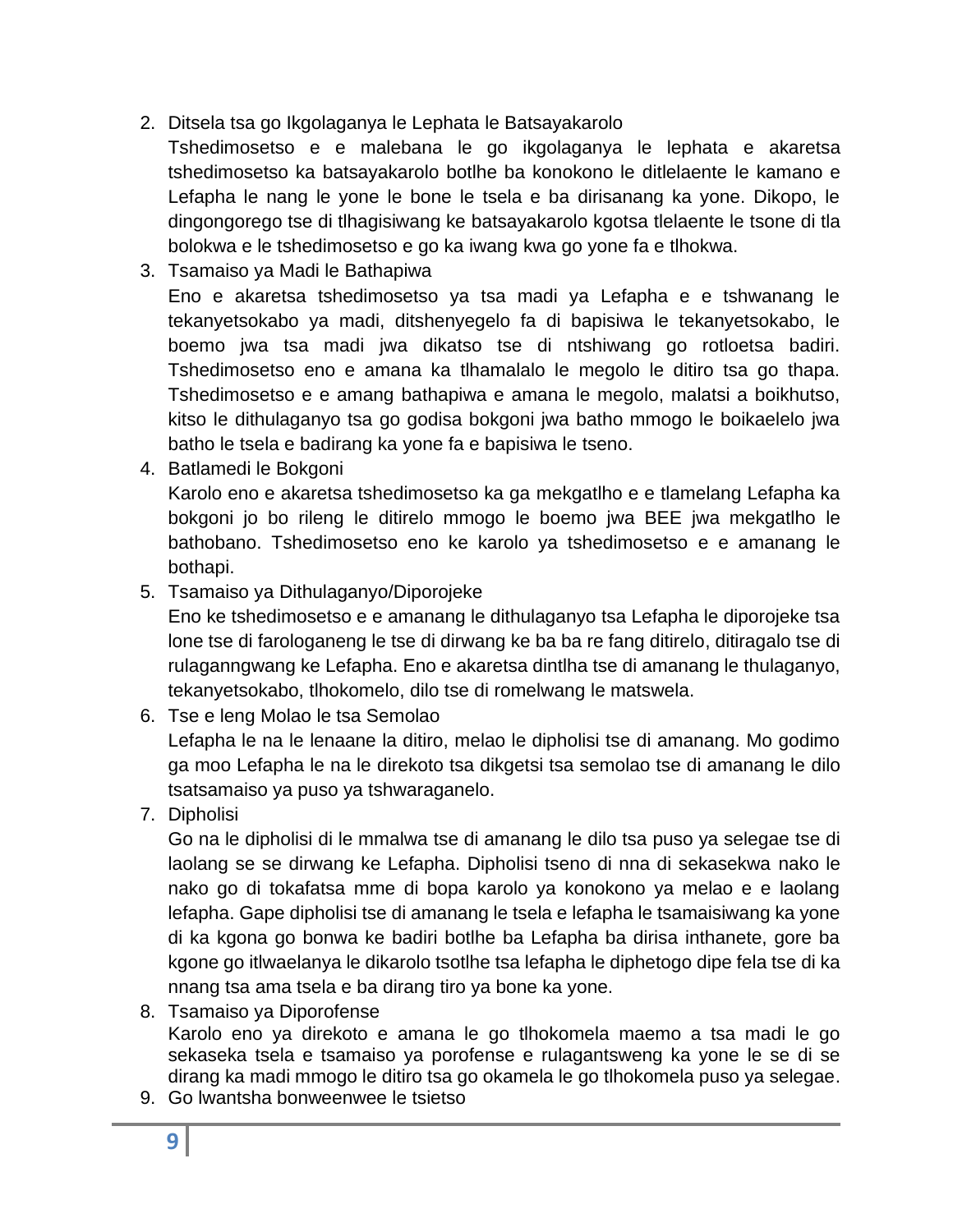Eno e tshedimosetso e e amanang le go tlamela le go tshegetsa dithulaganyo tsa go lwantsha bonweenwee le tsietso mo batsayakarolong ba ba kwa ntle ga lefapha.

10.Kgolo ya Ditlamelo le Ikonomi

Direkoto tseno di amana le go tlhamiwa le go sekasekwa ga Sebopego sa Ikonomi le go thusa le go tshegetsa Maemo a Ikonomi a Selegae. Di akaretsa gape le direkoto tse di buang ka go rulaganya le go tshegetsa ikonomi mo pusong ya selegae le ya diporofense.

11. Tlhokomelo ya Dikotsi tsa Masetlapelo mo Nageng Karolo eno ya direkoto yone e amana le go rulaganngwa, go dirwa le go tsenngwa mo tirisong ga melao e e amanang le go tlhokomelwa ga dikotsi tsa masetlapelo mo nageng.

# **7.2 Dikgatiso tse di gone**

| Dipegelo tsa Ngwaga                                        |
|------------------------------------------------------------|
| Melao                                                      |
| Melaotlhomo                                                |
| <b>Dipholisi</b>                                           |
| Maano a Togamaano                                          |
| Matlhomeso a Togamaano ya Pakagare                         |
| Letlhomeso la Tlhabololo e e Kopaneng (IUDF)               |
| Leano la Tsenyotirisong ya IUDF                            |
| Dipampiri tsa Lemorago la IUDF                             |
| Dikwalo tsa kakanyo ya Leano la Poelotshimologong          |
| Dipampiri tsa Dikopano tsa Pusoselegae - Poelotshimologong |

# **7.3 Dikarolo tsa direkoto tse di kgonang go bonwa mo Lefapheng**

Tshedimosetso yotlhe e teng mo website ya Lefapha ya [www.cogta.gov.za](http://www.cogta.gov.za/) Direkoto jaaka fa di thathamisitswe mo Foromo C ya lekwalo leno la ditaelo.

# **8. THULAGANYO YA GO KOPA TSHEDIMOSETSO**

# **8.1 Thulaganyo e e Latelwang**

Gore re kgone go thusa ba ba kopang tshedimosetso ba dirisa Molawana ono wa go Thusa go Bona Tshedimosetso, go tlhomilwe thulaganyo e e latelang mo Lefapheng: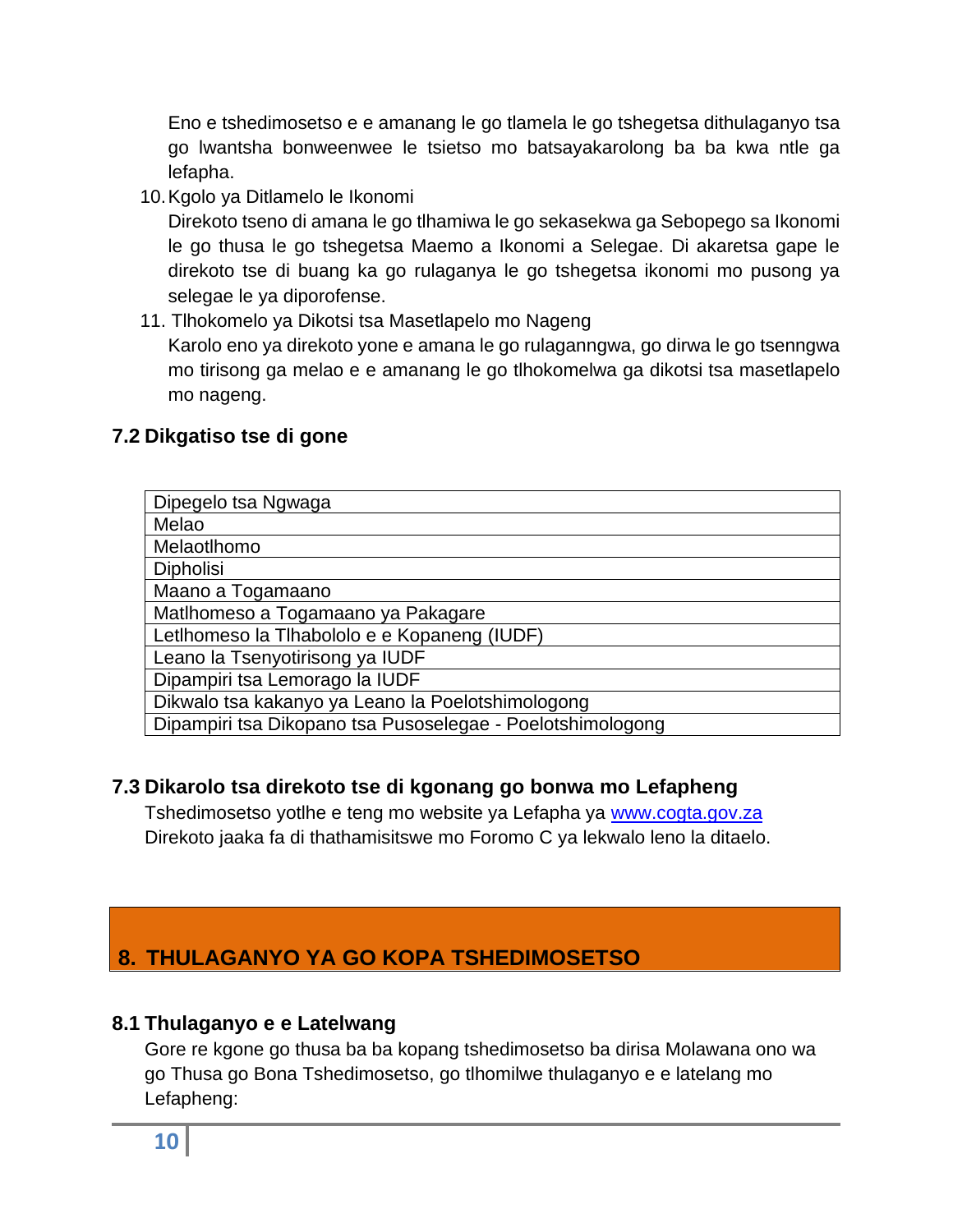### **Kgato 1: Go dira kopo**

Go kopa tshedimosetso, motho o tshwanetse go tlatsa foromo ya go dira kopo (bonaForomo A) a bo a e romela go:

| <b>KA POSO</b>                                                                                                         | <b>KA NAMANA</b>                                                                                                           | <b>KA FEKESE</b>                        |
|------------------------------------------------------------------------------------------------------------------------|----------------------------------------------------------------------------------------------------------------------------|-----------------------------------------|
| The Information Officer<br><b>Department Cooperative</b><br>Governance<br>Private Bag x 804<br><b>PRETORIA</b><br>0001 | The Information Officer<br><b>Department Cooperative</b><br>Governance<br>87 Hamilton Street<br>Arcadia<br><b>PRETORIA</b> | The Information Officer<br>086 558 0479 |

Jaaka fa Molawana ono o tlhalosa, kopo ya go kopa go bona tshedimosetso fa e sa dirwe kemong wa tshedimosetso ka boene e tshwanetse go tla e patilwe ke R35.00. E ka duelwa ka tšheke, ka madi a a seatleng (fa motho a e tlisitse kanamana) kgotsa ya tsenngwa mo akhaontong ya banka ya Lefapha (bosupi jwa gore madi ano a tsentswe mo akhaontong bo tshwanetse go romelwa le foromo ya go dira kopo):

Dintlha tsa akhaonto ya banka:

Banka: South African Reserve Bank Leina la akhaonto: Cooperative Governance and Traditional Affairs Nomoro ya akhaonto: 0008033282 Khouto ya lekala: 910145 Mofuta wa akhaonto: Paymaster General Account

Motho yo go ka ikgolaganngwang le ene: Josias Moloto Imeile: [Josiasm@cogta.gov.za](mailto:Josiasm@cogta.gov.za) Founo: 012 334 0909

### **Kgato 2: Tlhotlhomiso le kitsiso ya gore kopo e amogetswe**

Motlhankedi wa Tshedimosetso wa Lefapha o amogela le go tlhotlhomisa kopo eno go bona gore a tshedimosetso e e batliwang e teng mo Lefapheng. Go tswa foo kopo e tla amogelwa, e ganwe kgotsa e romelwe kwa go ba ba bolokang tshedimosetso eo e e batlegang. Morago ga moo mokopi wa tshedimosetso o tla romelelwa lekwalo la go mo itsise gore kopo ya gagwe e fitlha kae.

### **Kgato 3: Go sekaseka tshedimosetso**

Fa kopo e amogelwa, Lefapha le tla kokoanya le go rulaganya tshedimosetso eo le bo le bala ditshenyegelo tse di amegang (Bona serapa 8.2)

### **Kgato 4: Kitsiso ya Bofelo**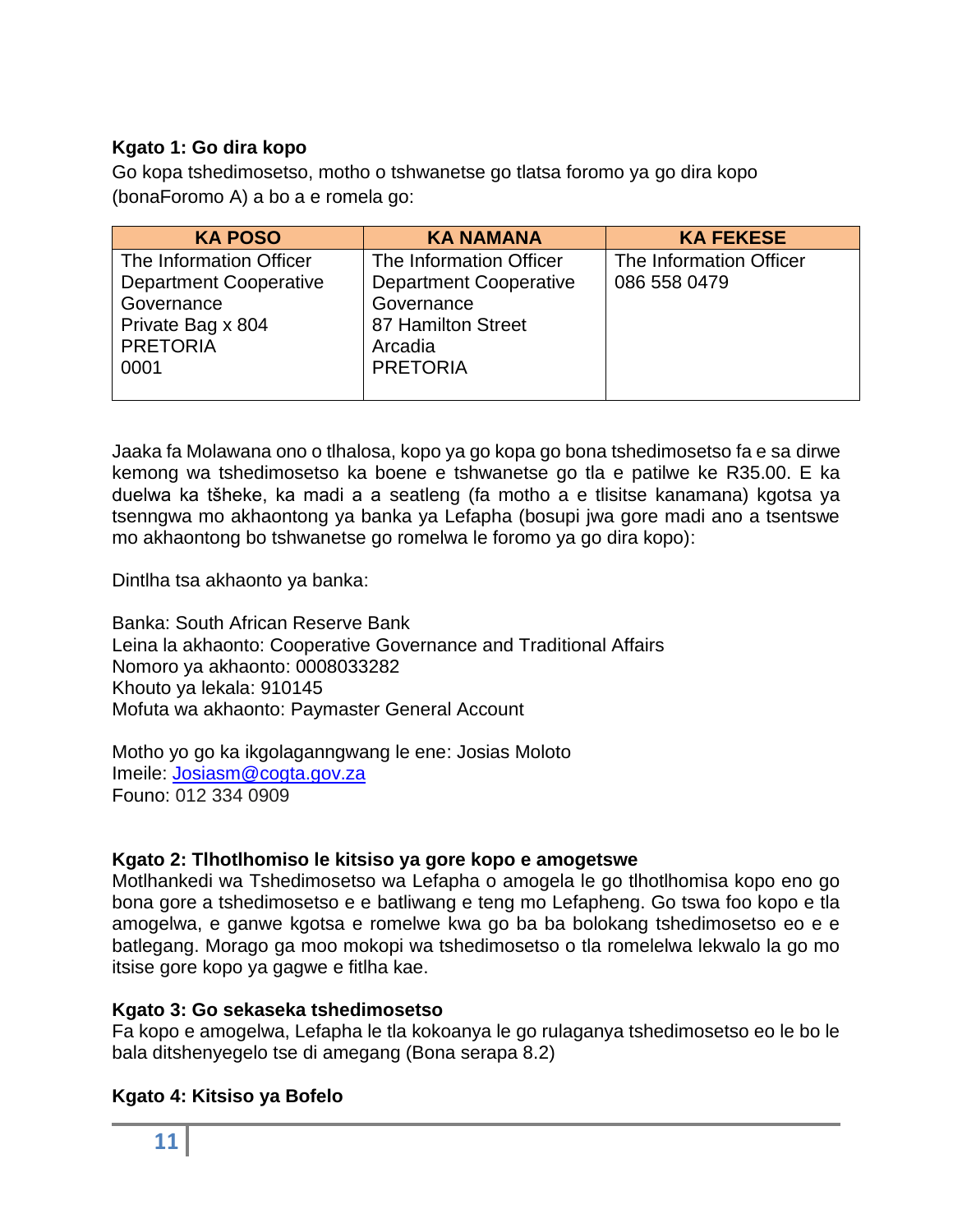Mokopi o tla itsisiwe fa kopo ya gagwe e weditswe a bo a itsisiwe le ka madi a a setseng a a tshwanetseng go a duela Lefapha.

### **Kgato 5le Kgato 6: Tuelo le Thomelo ya Tshedimosetso**

Fa madi a a tlhalositsweng mo go Kgato 4 a amogelwa (go dirisiwa one mokgwa o o tshwanang le o o tlhalosiwang mo go Kgato 1 wa go duela), mokopi o tla bo a newa tshedimosetso e a e kopileng



### **Tshedimosetso e e akaretsang**

Motho yo o eletsang go bona tshedimosetso e e tshwerweng ke Lefapha o tshwanetse go tlatsa foromo ya kopo e e mo Foromo A ya Annexure B a latela thulaganyo e e tlhalosiwang mo Molawaneng ono, e bile e tsentswe mo karolong ya Dintlha tse di Oketsegileng A ya buka eno ya ditaelo. Thulaganyo eno (le Karolo 18 ya Molawana), e laela gore motho yo o dirang kopo a tlhalose tshedimosetso e e latelang:

- Dintlha tsa motho yo o kopang go bona tshedimosetso
- Dintlha tsa motho yo kopo e dirwang mo boemong jwa gagwe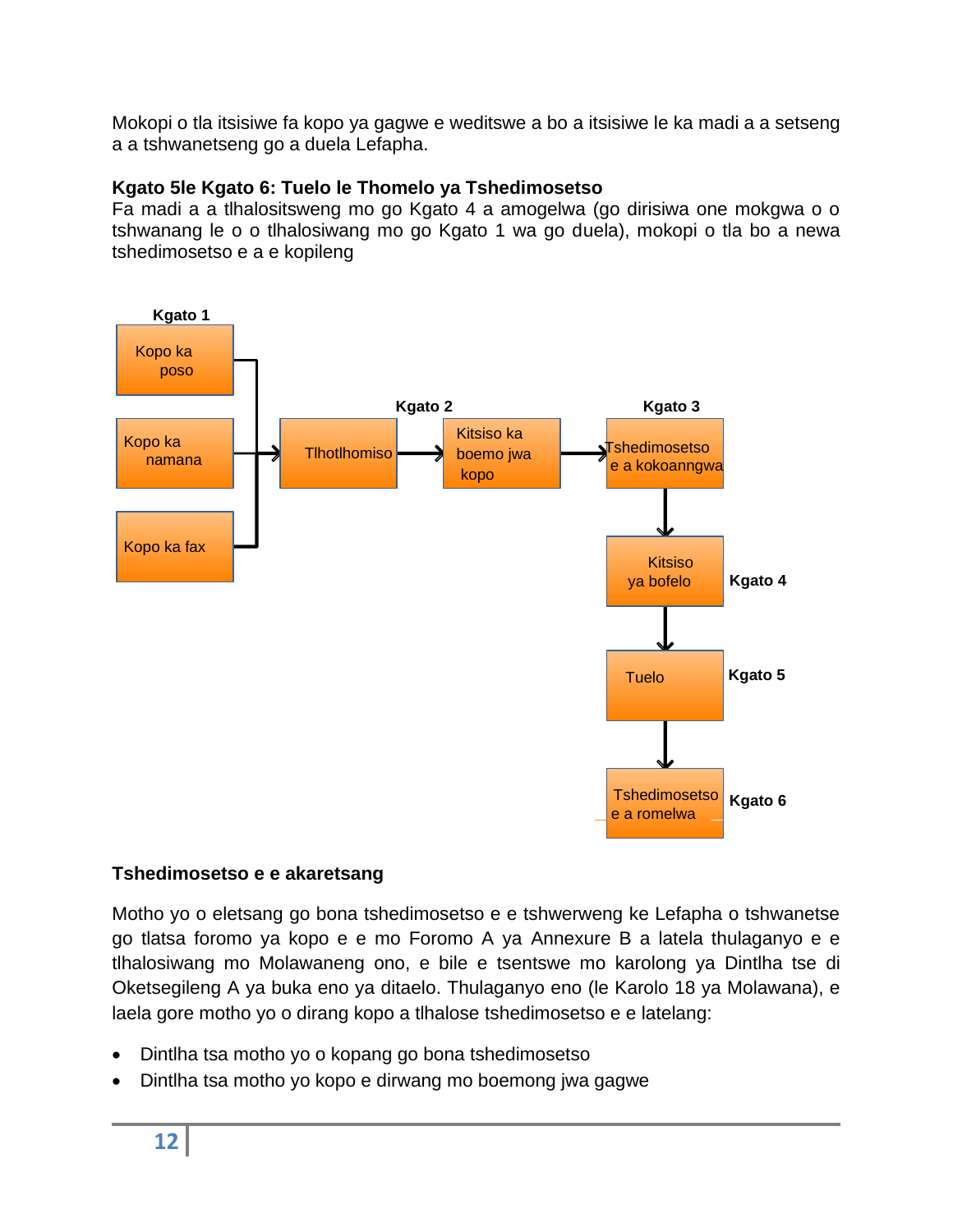- Dintlha tsa rekoto kgotsa direkoto tse tshedimosetso e e kopiwang e leng mo go tsone
- Tshedimosetso eo e batliwa jang, ka sekai, e kwadilwe kgotsa e gatisitswe, e le ka mokgwa wa eleketeroniki kgotsa ka khomputara, jalo le jalo
- Aterese ya poso kgotsa nomoro ya fax ya motho yo o dirang kopo
- Gore a tshedimosetso e e kopiwang e tshwanetse go nna ka puo e e rileng
- Go bontsha gore motho yo o dirang kopo a ka rata go itsisiwe jang gore go dirilwe tshwetso efe ka kopo ya tshedimosetso e a e kopang.

Kopo nngwe le nngwe e re e amogelang e tla berekwa mo lobakeng lwa malatsi a le 30 go tloga ka letsatsi le e amogelwang ka lone, ntle le fa mokopi a tlhalositse mabaka a a kgethegileng, a a tla kgotsofatsang Motlhankedi wa Tshedimosetso, a a dirang gore go se ka ga latelwa thulaganyo e e fa godimo. Lobaka lwa malatsi a le 30 lo Lefapha le tshwanetseng go dira tshwetso ka lone gore a le amogela kopo ya gago kgotsa nnyaa, lo ka nna lwa oketswa ka lobaka lo longwe gape lwa malatsi a a sa feteng a le 30 fa e le gore tshedimosetso e e batliwang e ntsi thata, kgotsa kopo e tlhoka gore go batliwe tshedimosetso e e tshwerweng kwa ofising e nngwe ya setheo seno mme tshedimosetso eo e ka se ka ya bonwa mo lobakeng lwa malatsi a le 30 a ntlha. Lefapha le tla itsise mokopi ka lekwalo fa go tlhokega gore go oketswe nako.

Fa kopo e dirwa mo boemong jwa motho yo mongwe, motho yo o dirang kopo o tshwanetse go tlhagisa bosupi jwa gore o dira kopo eno a le mo maemong afe, mme e nne bosupi jo bo tla kgotsofatsang Motlhankedi wa Tshedimosetso ka selekanyo se se tlhokegang.

Fa motho a sa kgone go tlatsa foromo e e batlegang gongwe e le ka ntlha ya go sa itse go kwala kgotsa ka ntlha ya bogole bongwe, a ka nna a dira kopo eno ka molomo. Mme Motlhankedi wa Tshedimosetso wa Lefapha o tla kwala kopo eno mo foromong e e tshwanetseng a bo a naya mokopi khopi ya foromo eo.

# **8.2 Dituelo**

Molawana ono o laela gore go ntshiwe dituelo tse pedi, e leng:

- Madi a go dira kopo, a e leng madi a a tshwanang a a ntshiwang ke bakopi ba tshedimosetso fela, mme eseng beng ba tshedimosetso e e kopiwang.
- Madi a go fitlhelela tshedimosetso, a a balwang ka go leba ditshenyegelo tsa go tlhagisa tshedimosetso, nako le ditshenyegelo tsa go e batla le go e rulaganya, mmogo le ditshenyegelo tsa go e posa.

Ka bonako fela fa Motlhankedi wa Tshedimosetso a sena go amogela kopo, o tla:

• Kopa mokopi gore a duele pele madi a a tlhokegang pele ga a tswelela ka kopo ya gagwe.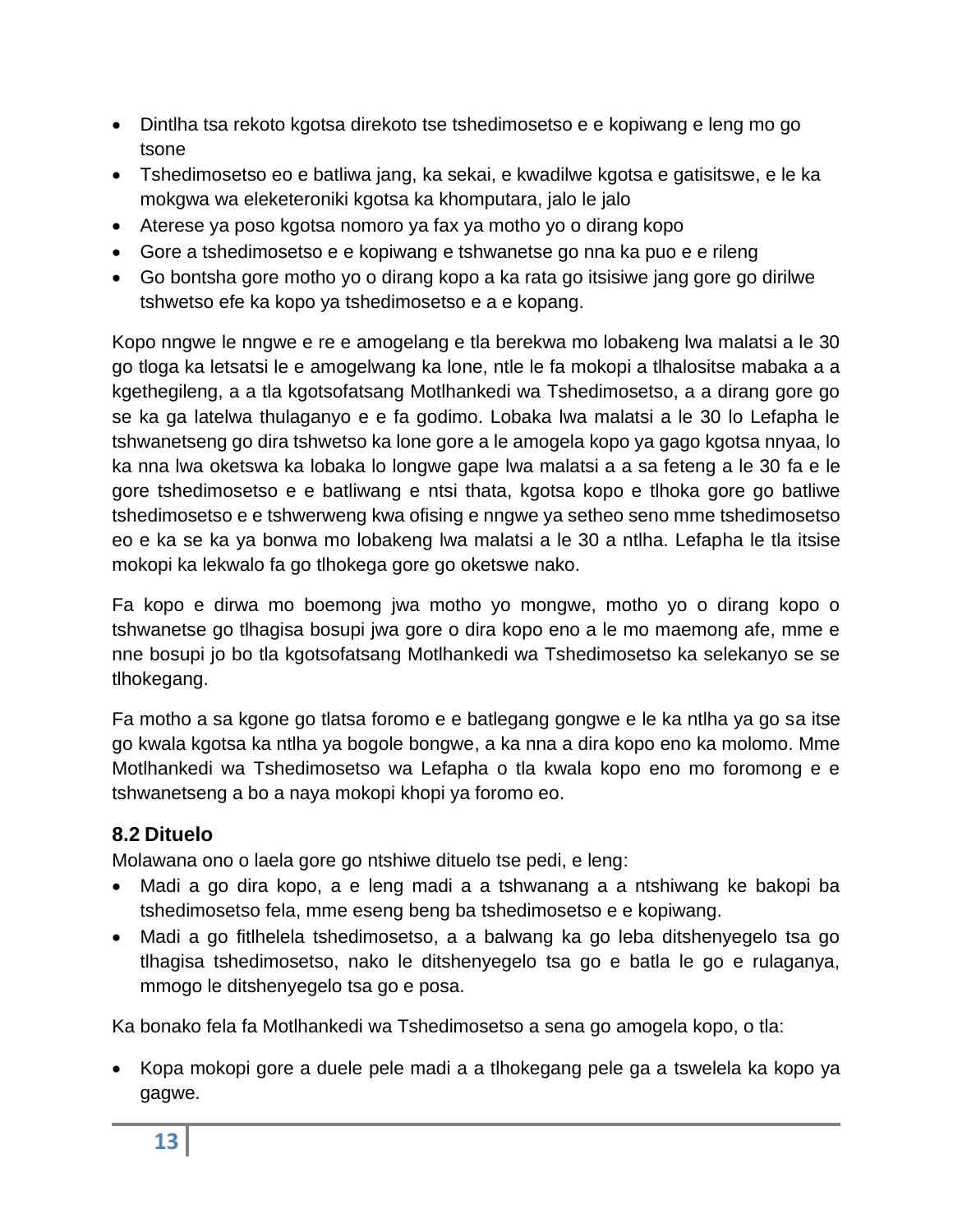- Fa go batla tshedimosetso e e kopiwang le go e baakanyetsa gore e tswe, go akaretsa le go rulaganya gore e bonwe ka sebopego se e tlhokwang ka sone, go tsaya lobaka lo lo fetang lo go lo beetsweng, Motlhankedi wa Tshedimosetso o tla itsise mokopi wa tshedimosetso gore a duele seelo se se rileng sa madi pele, mme a tshwanetse go duelwa fa kopo ya gagwe e amogetswe.
- Motlhankedi wa Tshedimosetso o tla tshwara tshedimosetso eno mo go ene go fitlha motho yo o kopang tshedimosetso a duela madi jaaka a bontshitswe mo go Karolo 8.2.1.
- Mokopi wa tshedimosetso, yo kopo ya gagwe ya go bona tshedimosetso e dumeletsweng, o tshwanetse go ntsha madi a a tlhokegang a go ntsha, go batla le go rulaganya tshedimosetso eno, a duelele le nako e e oketsegileng e e dirisitsweng e e fetang diura tse di beetsweng go batla tshedimosetso eo le go e rulaganyetsa go ntshiwa, go akaretsa le go e rulaganyetsa go tlhagisiwa ka sebopego se e kopilweng ka sone.
- Fa go ntshitswe madi a diposite a go kopa go bona tshedimosetso nngwe, mme kopo eo e sa dumelelwa, he Motlhankedi wa Tshedimosetso o tla busetsa mokopi madi ao.

# **8.2.1 Madi mo mekgatlhong ya setšhaba**

Ka lebaka la karolo 22(2) ya Molawana, go tla latelwa dintlha tse di latelang:

| <b>TLHALOSO</b>                                                                | <b>BOKANA KA</b><br>(R) |
|--------------------------------------------------------------------------------|-------------------------|
| Madi a go kopa tshedimosetso a a tshwanetseng go duelwa ke                     | 35.00                   |
| mokopi mongwe le mongwe, fa e se mong wa tshedimosetso, yo o                   |                         |
| umakwang mo molaong 7(2)                                                       |                         |
| Khopi ya buka ya ditaelo jaaka fa e tlhalosiwa mo molaong 5(c) (go             | 0.60                    |
| dira khopi ya tsebe nngwe le nngwe ya A4 kgotsa karolo ya yone)                |                         |
| Madi a go dira dikhopi jaaka go tlhalosiwa mo molaong wa 7(1) ke a a latelang: |                         |
| Go dira khopi ya tsebe ya A4 kgotsa karolo ya yone<br>1)                       | 0.60                    |
| 2) Go gatisa tsebe ya A4 kgotsa karolo ya yone ka khomputara                   | 0.40                    |
| kgotsa ka motšhine wa eleketeroniki                                            |                         |
| 3) Go dira khopi ka sebopego se e tla balwang ka khomputara                    |                         |
| a) Stiffy drive                                                                | 5.00                    |
| b) Compact disc (CD)                                                           | 40.00                   |
| 4) Go gatisiwa ga ditshwantsho                                                 |                         |
| a) Ka tsebe ya A4 kgotsa karolo ya yone                                        | 22.00                   |
| b) Fa go batliwa khopi ya ditshwantsho                                         | 60.00                   |
| 5) Go bona tshedimosetso e e rekotilweng                                       |                         |
| a) Fa o tlhoka tsebe ya A4 kgotsa karolo ya yone                               | 12.00                   |
| b) Fa o batla khopi e e rekotilweng                                            | 17.00                   |
| Madi a go bona tshedimosetso a a tshwanetseng go ntshiwa ke mokopi yo go       |                         |
| buiwang ka ene mo molaong wa 7(3) ke a a latelang:                             |                         |
| Go dira fothokhopi ya A4 kgotsa karolo ya yone                                 | 0.60                    |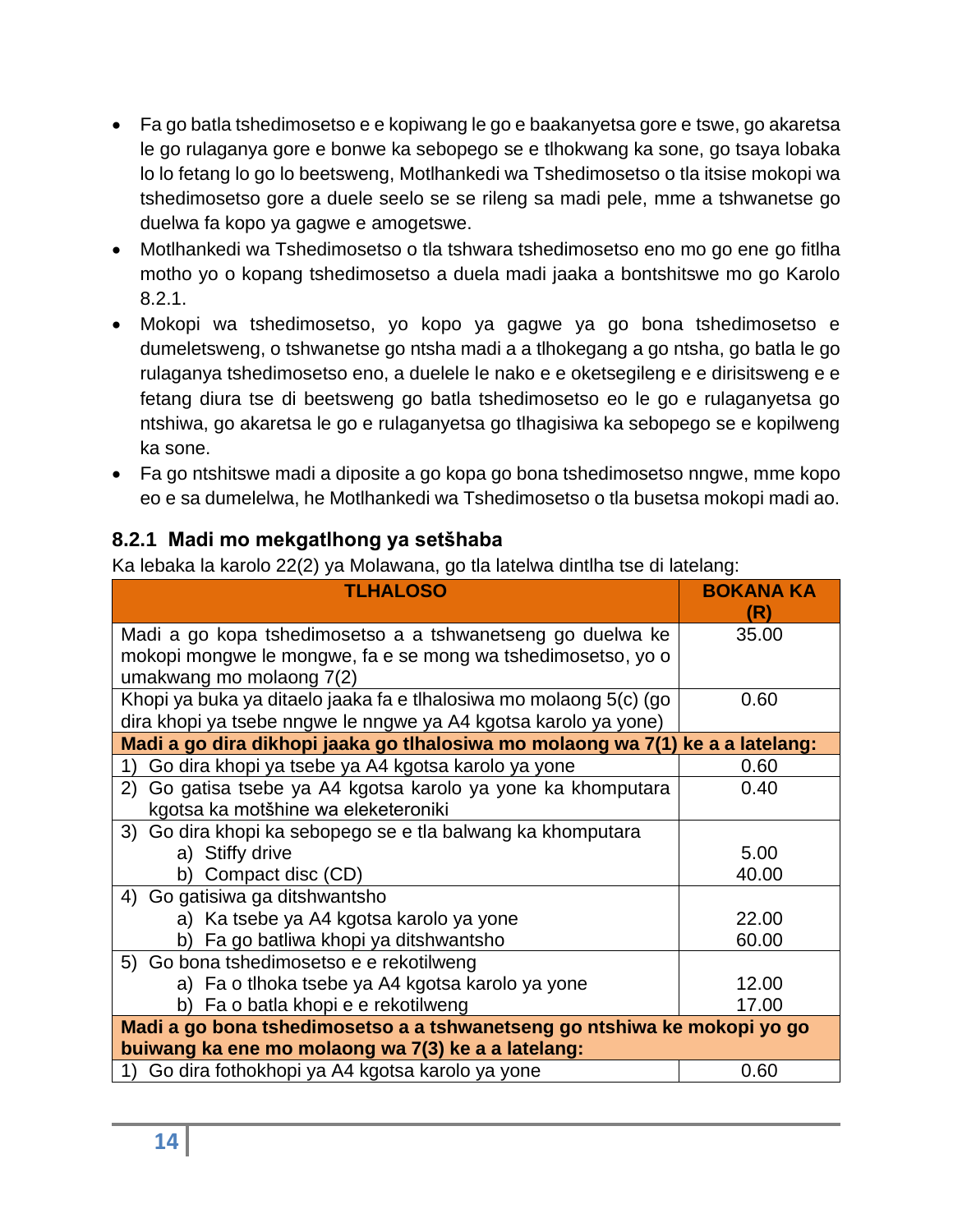| 2) Go gatisa khopi ya tsebe ya A4 kgotsa karolo ya yone ka e e mo<br>khomputareng kgotsa motšhine wa eleketeroniki | 0.40             |
|--------------------------------------------------------------------------------------------------------------------|------------------|
| 3) Go bona khopi ka sebopego se e ka kgonang go bonwa ka                                                           |                  |
| khomputara                                                                                                         |                  |
| a) Stiffy drive                                                                                                    | 5.00             |
| b) Compact disc (CD)                                                                                               | 40.00            |
| Go gatisa ditshwantsho, ka tsebe ya A4 kgotsa karolo ya yone<br>4)                                                 | 22.00            |
| Go bona khopi ya ditshwantsho<br>5)                                                                                | 60.00            |
| 6) Go bona tshedimosetso e e rekotilweng                                                                           |                  |
| a) Ka tsebe ya A4 kgotsa karolo ya yone                                                                            | 12.00            |
| b) Fa o batla khopi e e rekotilweng                                                                                | 17.00            |
| Go batla le go rulaganya tshedimosetso gore e ntshiwe, go sa                                                       | 15,00 ka ura     |
| balwe ura ya ntlha, ka nako e e tlhokegang go batla                                                                | kgotsa karolo ya |
| tshedimosetso eno le go e rulaganya                                                                                | vone             |
| Go tshwanetse ga duelwa madi a poso fa khopi<br>ya                                                                 | Tlhwatlhwa ya    |
| tshedimosetso e tshwanetse go romelwa ka poso kwa go yo o                                                          | poso             |
| e kopang                                                                                                           |                  |

# <span id="page-14-0"></span>**8.2.2 Ba ba sa dueleng le melawana e mengwe ya karolo 22(8)**

Batho ba ba latelang bone ga ba tlhoke go duela madi a go bona tshedimosetso jaaka go laetswe mo go karolo 22(6) ya Molawana ono:

- Motho yo o sa nyalang yo, morago ga gore go gogwe madi a a tshwanetseng go gogwa mo mogolong wa gagwe, a go buiwang ka one mo Thulaganyong ya kitsiso eno, a amogelang madi a a kwa tlase ga R14,712.00 ka ngwaga.
- Batho ba ba nyalaneng kgotsa motho le molekane wa gagwe ba ba sa amogeleng madi a a fetang R27,192.00 ka ngwaga.

Gape go laetswe gore:

- Koo ditshenyegelo tsa go kokoanya madi a a laetsweng mo go karolo 22 ya Molawana ono, di fetang madi a a duedisiwang, madi ao ga a na a duelwa.
- Madi a go bona tshedimosetso a a tlhalosiwang mo go karolo 22(8) ya Molawana ono ga a na a dira mo rekotong ya motho yo o kopang tshedimosetso.
- Madi a go kopa go bona tshedimosetso a a tlhalosiwang mo go karolo 22(I) ya Molawana ono le madi a go bona tshedimosetso a a tlhalosiwang mo go karolo 22(6) ya Molawana ga a dire mo tshedimosetsong e e kopiwang ke motlhankedi wa tsa tlhokomelo ya ngwana kgotsa yo o batlisisang ka tlhokomelo ya ngwana a dira dipatlisiso malebana le Molawana wa Tlhokomelo ya Ngwana, wa 1998 (Molawana 99 wa 1998) kgotsa melao e e dirilweng kafa tlase ga karolo 44 ya Molawana oo.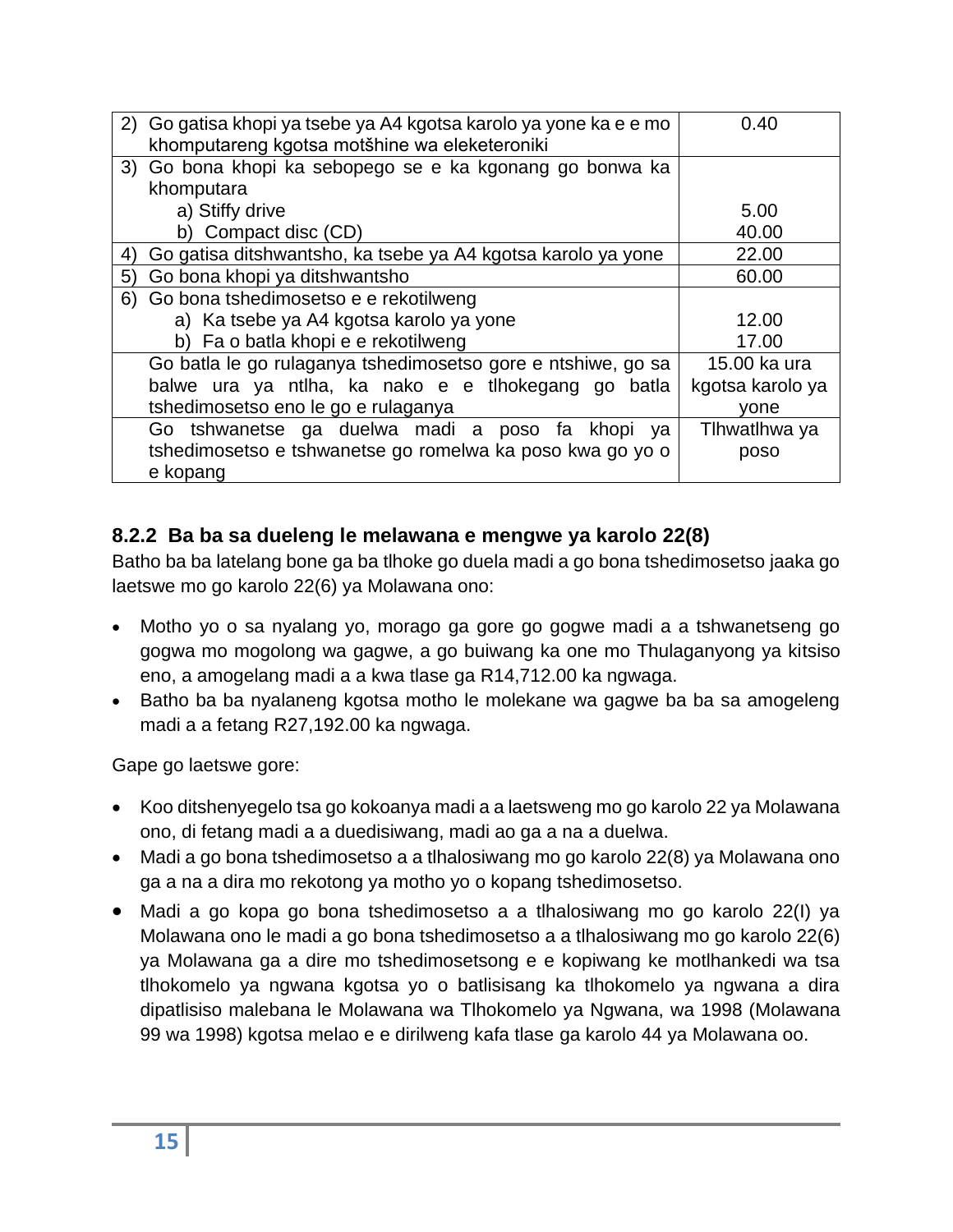# **9. GO DUMELA/GO SE DUMELE GO NTSHIWA GA TSHEDIMOSETSO**

### <span id="page-15-0"></span>**9.1 Go se dumele go ntshiwa ga tshedimosetso**

Mabaka a konokono a a ka dirang gore Lefapha le se amogele go ntsha tshedimosetso e e kopiwang a amana le:

• Go sireletsa dintlha tsa sephiri tsa motho yo mongwe, fa e le gore tshedimosetso e e kopiwang e tla dira gore go senolwe tshedimosetso ya sephiri ya motho yo mongwe go sa tlhokege;

*Lefa go ntse jalo go ka se ganwe ka yone fa e na le tshedimosetso:*

- Ka motho yo mongwe yo o bontshitseng ka go kwala fa fatshe gore o dumela gore go ka senolwa tshedimosetso eo ka ene
- E mong wa yone a e neileng mokgatlho mongwe wa puso, e bile ene mong wa tshedimosetso eo a boleletswe ke mokgatlho ono wa puso pele ga tshedimosetso eo e senolwa, e bile tshedimosetso eo e le karolo ya tshedimosetso e gongwe e setseng e ntse e itsewe.
- E e setseng e ntse e itsiwe ke botlhe.
- E e amanang le boitekanelo tsa motho jwa mo mmeleng kgotsa jwa mo tlhaloganyong, kgotsa pholo ya gagwe, motho yoo a le mo tlhokomelong ya yo o kopang tshedimosetso, e bile a le kafa tlase ga dingwaga di le 18 kgotsa a sa kgone go tlhaloganya se kopo eno e se kayang, ebile go senola tshedimosetso eno go ka tswela motho yoo molemo.
- Kaga motho yo o tlhokafetseng e bile yo o kopang tshedimosetso a atamalane ka losika le moswi, kgotsa a dira kopo eno ka tumelelo e e kwadilweng ya motho yo o atamalaneng ka losika le moswi.
- Kaga motho yo e leng kgotsa e neng e le motlhankedi mo mokgatlhong mongwe wa puso, e bile tshedimosetso eo e amana le boemo kgotsa ditiro tsa motho yoo.
- Molao ke gore tshedimosetso e e amanang le maemo a tsa madi a motho yo mongwe e tshwanetse go sirelediwa, fa tshedimosetso eo e na le:dilo tsa sephiri tsa kgwebo tsa motho yoo; tshedimosetso ya tsa madi, ya kgwebo, e e raraaneng, fa go ka direga gore go senola tshedimosetso eno go gobatse motho yoo mo go tsa madi kgotsa tsa kgwebo;

*Lefa go ntse jalo, go ka nna ga se ka ga ganwa ka yone fa e na le tshedimosetso:*

- E e setseng e ntse e itsiwe.
- Kaga motho yo mongwe yo o bontshitseng ka lekwalo gore tshedimosetso eo e ka nna ya newa yo o e kopang.
- Kaga dipholo tsa diteko tse di dirilweng ka sedirwa sengwe, kgotsa tse di dirilweng mo tikologong kgotsa tlhatlhobo e nngwe e e dirwang kgotsa e direlwa motho yono; moo go senolwa ga tshedimosetso eno go ka senolang sengwe se segolo ka papalesego ya setšhaba kgotsa kotsi nngwe mo tikologong.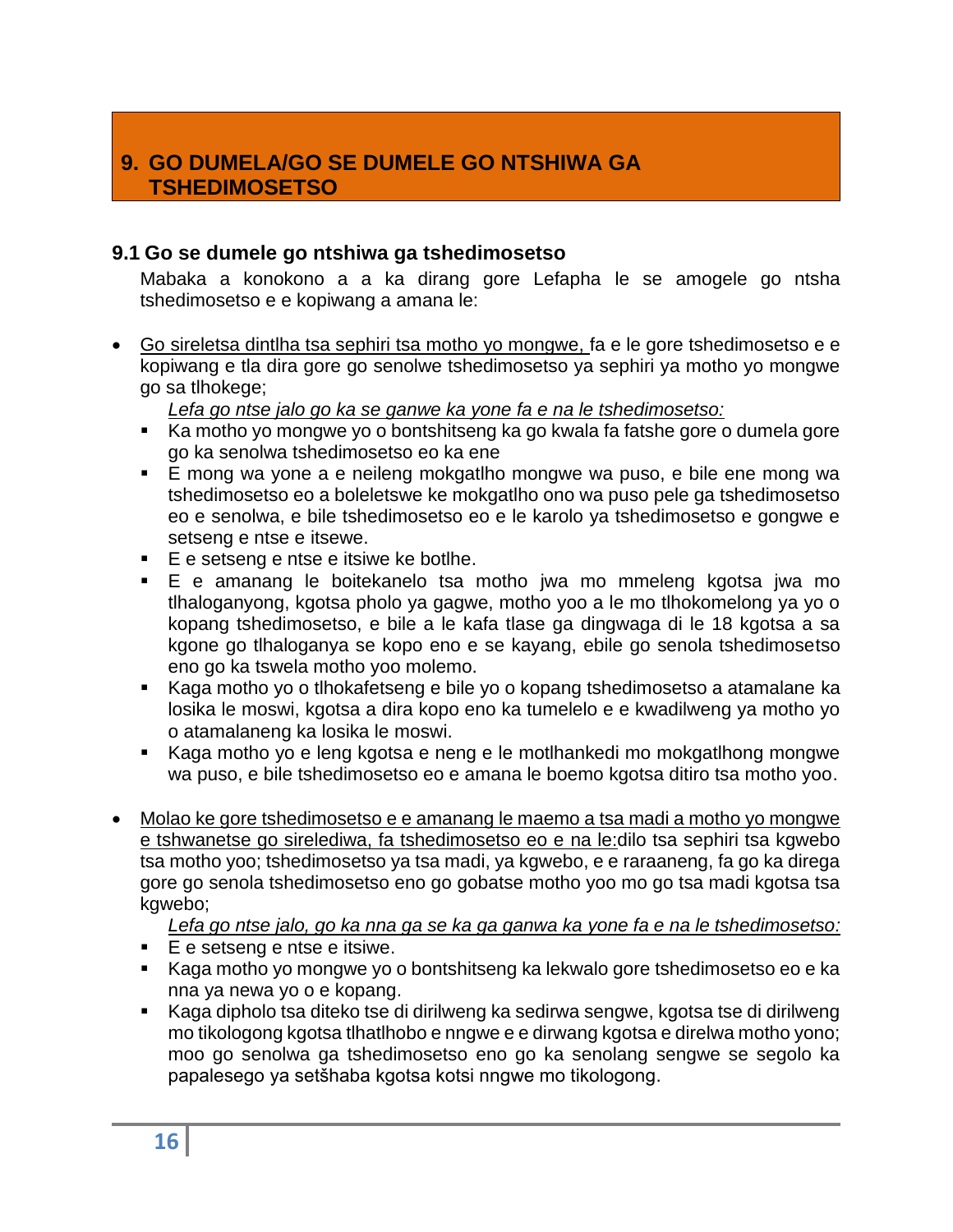- Tshedimosetso e motho yo mongwe a ka e ntshang a e naya setheo sengwe mo sephiring, fa e le gore go senola tshedimosetso eo go ka senyetsa motho yoo mo ditherisanong tsa kgwebo tse a di dirang kgotsa mo kgaisanong ya kgwebo e a leng mo go yone;
	- *Lefa go ntse jalo, ga go na go ganwa ka yone fa e na le tshedimosetso:*
	- E e setseng e ntse e itsiwe go le gale
	- Ka motho yo mongwe e bile motho yoo a bontshitse ka lekwalo gore yo o e kopang a ka e newa.
- Tshedimosetso ya sephiri ya batho ba bangwe e tshwanetse go sirelediwa fa ditumalano dipe di batla jalo;
- Go tshwanetse ga sireletswa pabalesego ya batho le ditsabone;
- Go tshwanetse ga sireletswa direkoto tse di tsewang e le tse di ka se bonweng ke mang le mang mo dikgetseng tsa semolao;
- Ditiro tsa kgwebo tsa Lefapha, tse di ka nnang tsa akaretsa diphiri tse di amanang le tshedimosetso ya tsa madi, ya kgwebo, kgotsa e e raraaneng ya Lefapha; e go e senola go ka nnang ga gobatsa dilo tsa kgwebo kgotsa tsa madi tsa Lefapha, kgotsa tshedimosetso e, fa e senolwa e ka senyetsang Lefapha mo go tsa ditherisano kgotsa mo dikgaisanong tsa kgwebo.

*Lefa go ntse jalo go ka nna ga se ganwe ka yone fa e na le tshedimosetso:*

- E e neng e ntse e itsiwe go le gale.
- E e ka ga mokgatlho mongwe wa setšhaba, kgotsa e le ya mokgatlho oo, e se mokgatlho wa motho yo o dirang kopo, mme mokgatlho ono o bontshitse ka lekwalo gore o a dumela gore tshedimosetso eo e newe motho yo o e kopang.
- Kaga dipholo tsa diteko tsa sedirwa sepe kgotsa tsa tikologo kgotsa tlhatlhobo lefa e le efe (ntle le diteko tsa kwa tshimologong) e e neilweng mokgatlho mongwe wa setšhaba, kgotsa dipholo tsa diteko tseno le ditlhatlhobo tseno di dirilwe ke, kgotsa di dirilwe mo boemong jwa mokgatlho wa setšhaba, mme go senolwa ga tshedimosetso eo go ka senola ntlha nngwe ka pabalesego ya setšhaba kgotsa kotsi nngwe mo tikologong.
- Thulaganyo ya khomputara e e leng ya Lefapha, e bile e sireleditswe ke melao ya copyright.
- Tshedimosetso e e batlisisitsweng ya Lefapha kgotsa ya motho yo mongwe, fa e raya gore go tla senolwa dintlha dingwe ka Lefapha, mmatlisisi kgotsa kgang nngwe e go dirwang dipatlisiso ka yone mme ka go dira jalo e ka tsenya patlisiso e e dirwang mo kotsing fela thata.
- Fa go kopiwa tshedimosetso e go bonalang sentle gore e kopiwa gore go ye go tshamekwa ka yone kgotsa e le e e se nang boleng gotlhelele, kgotsa e e dirang gore go dirisiwe didiriswa tsa patlisiso ka tsela e e seng mosola, kopo e e ntseng jalo ga e na go amogelwa.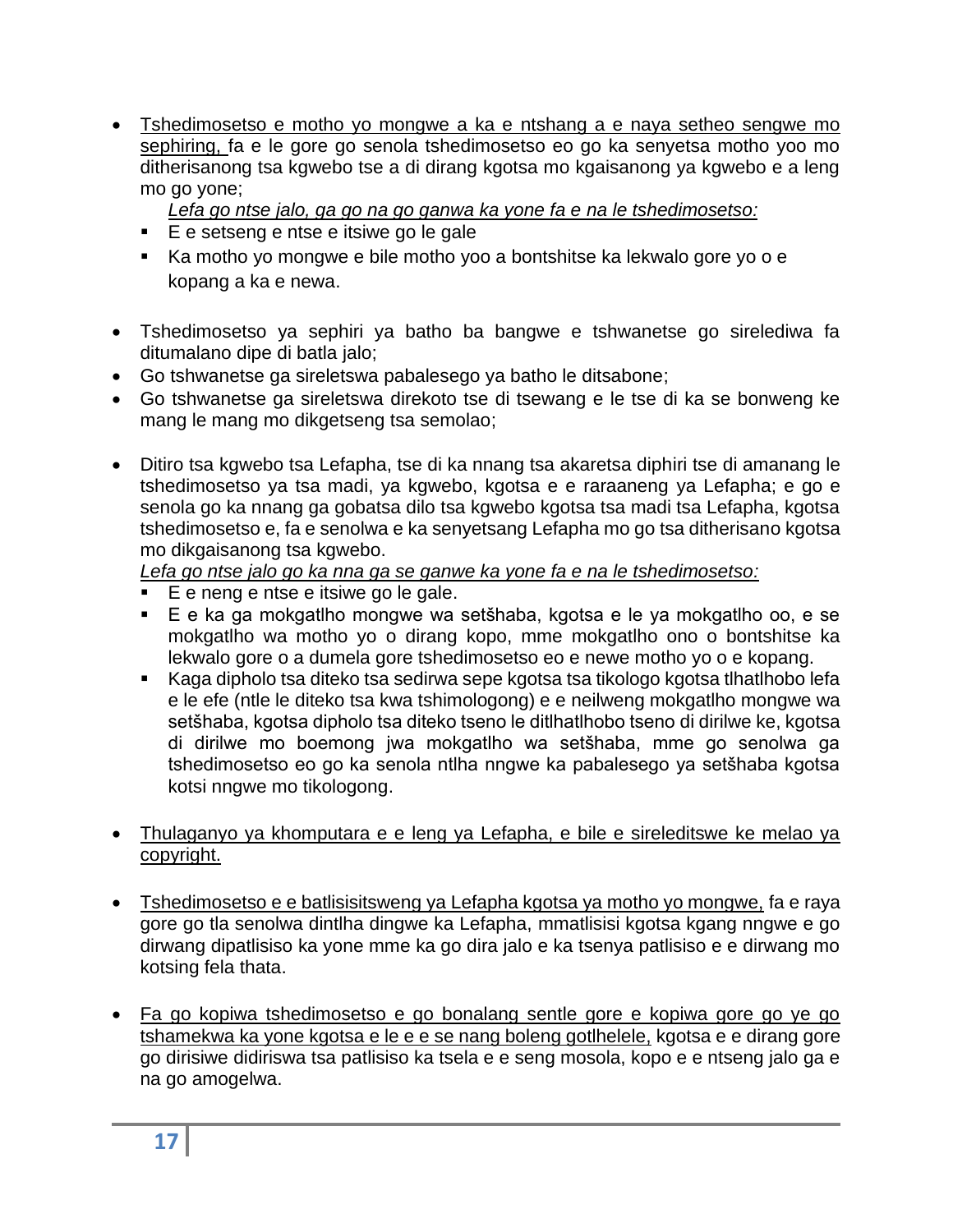Fa tshedimosetso e tshwanetse go senolwa gonne e solegela setšhaba molemo Ntle le mabaka a a tlhalositsweng fa godimo a go gana go ntsha tshedimosetso, Motlhankedi wa Tshedimosetso o tshwanetse go amogela kopo e e dirwang ya go bona tshedimosetso nngwe ya Lefapha fa e le gore go e senola go tla senola:

• Gore go nnile le tlolomolao, kgotsa go se latele molao ka selekanyo se se utlwalang; kgotsa go na le kotsi nngwe e e tlogang e direga e e tla kgoreletsang pabalesego ya setšhaba kgotsa ya tikologo; e bile molemo o setšhaba se o bonang fa tshedimosetso eo e senolwa o feta kotsi e e ka nnang gone fa go lejwa mabaka a go gana go ntsha tshedimosetso eo.

# **9.2 Boikuelo**

Motho yo o kopang tshedimosetso a ka nna a dira kopo ya boikuelo kgatlhanong le tshwetso ya Motlhankedi wa Tshedimosetso

- Ya go gana ka tshedimosetso e motho a e kopang;
- E e malebana le madi a go tweng a a ntshe a go dira kopo, madi a diposite ya go bona tshedimosetsokgotsa madi a go bona tshedimosetso
- E e malebana le go batla go oketsa nako ya go sekaseka kopo eno
- Malebana le go newa tshedimosetso ka sebopego se o sa kopang go newa tshedimosetso ka sone.

Motho yo mongwe a ka nna a dira kopo ya boikuelo kgatlhanong le tshwetso ya Motlhankedi wa Tshedimosetso ya go dumelela go ntshiwa ga tshedimosetso e e kopiwang.

### **Mokgwa wa go dira boikuelo, le madi a go dira boikuelo**

Kopo ya boikuelo e tshwanetse go dirwa go dirisiwa foromo e e diretsweng seo (bonaDintlha tse di Oketsegileng B)go ise go fete malatsi a le 60;

Fa motho wa boraro a tlhoka go newa kitsiso, mo lobakeng lwa malatsi a le 30 mongongoregi a sena go newa kitsiso ya tshwetso e go dirwang boikuelo kgatlhanong le yone; kgotsa fa go sa tlhokege go naya mongongoregi kitsiso, fa tshwetso e sena go dirwa kitsiso ya go dira boikuelo e tshwanetse go isiwa kgotsa go romelelwa Motlhankedi wa Tshedimosetso wa Lefapha kwa atereseng ya gagwe, nomorong ya gagwe ya fax kgotsa kwa atereseng ya gagwe ya email.

E tshwanetse go tlhalosa setlhogo sa boikuelo le mabaka a go dira boikuelo, e bile e ka nna ya akaretsa le tshedimosetso lefa e le efe e e tshwanelang e mongongoregi a ka tswang a itse ka yone;

Fa, mo godimo ga go romelelwa karabo ka lekwalo, mongongoregi a rata go itsisiwe ka tshwetso ya boikuelo go dirisiwa mokgwa o sele, o tshwanetse go tlhalosa mokgwa oo a bo a ntshe tshedimosetso e re e tlhokang gore re kgone go mo itsise ka mokgwa oo.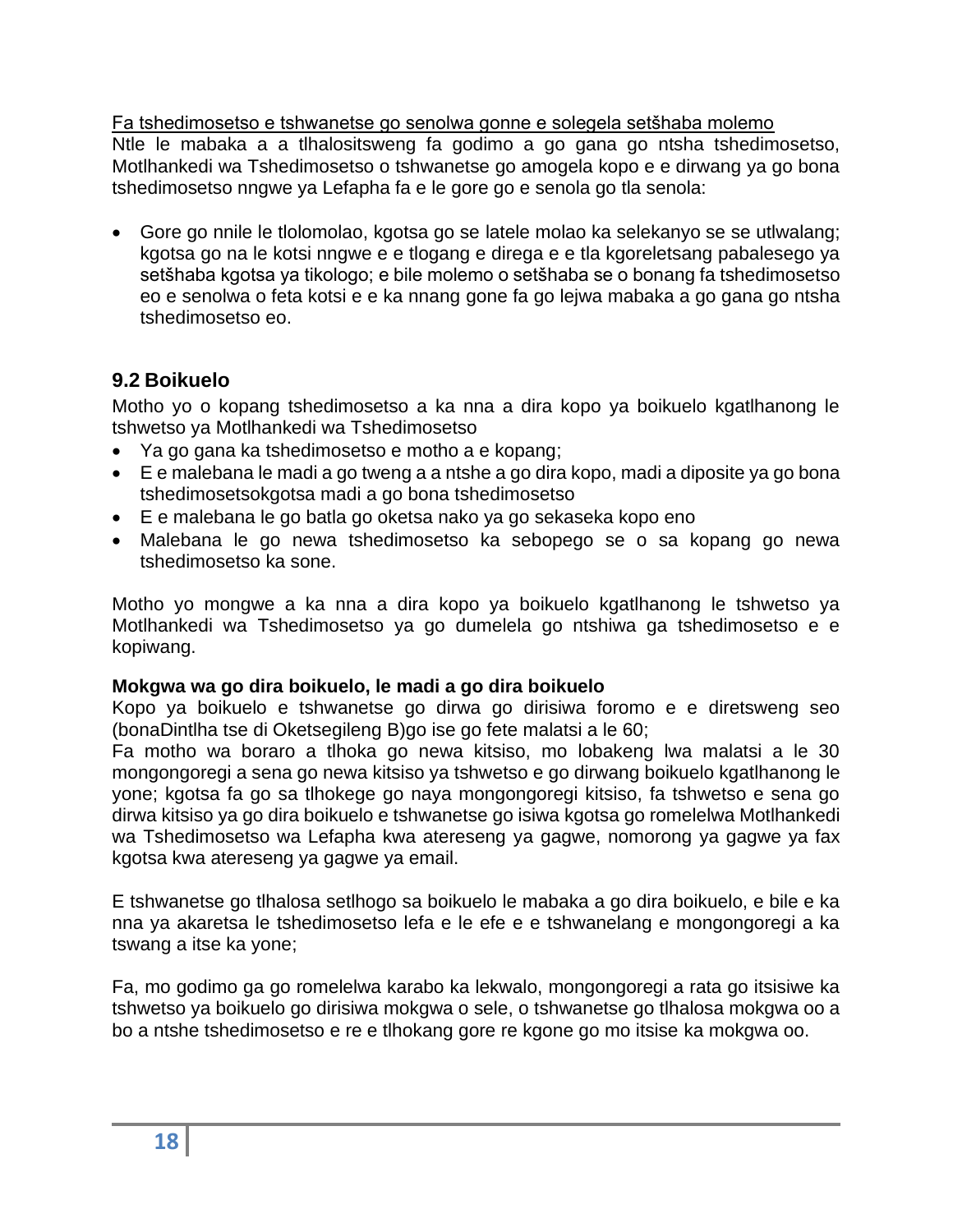Mo go tshwanelang gone, kopo ya boikuelo e tshwanetse go romelwa le madi a a tlhalositsweng a go dira boikuelo, e bile e tshwanetse go bontsha leaterese ya poso kgotsa nomoro ya fax.

Fa kopo ya boikuelo e dirwa lobaka lo lo tlhalositsweng fa godimo lo setse lo fetile, Tona ya Puso ya Tshwaraganelo, kgotsa motho yo o tlhomilweng mo boemong joo ke Tona ka lekwalo, o tshwanetse gore fa a sena go akanyetsa seno ka kelotlhoko, a letlelele kopo eno ya boikuelo e e tlileng morago ga nako. Fa Tona kgotsa motho yo o tlhomilweng moo ke Tona ka lekwalo a sa amogele kopo eno e e tlileng morago ga nako, o tshwanetse go itsise motho yo o dirang boikuelo ka tshwetso eo.

Motho yo o dirang boikuelo kgatlhanong le go ganwa ga kopo ya gagwe go bona tshedimosetso o tshwanetse go duela madi a a beilweng a go dira kopo. Fa go tshwanetse ga duelwa madi a a rileng go dira boikuelo, tshwetso malebana le boikuelo e tshwanetse go emisiwa go fitlhelela madi ao a duetswe

Ka bonako jo bo kgonegang, mme gone go sa fete malatsi a le lesome (10) morago ga gore a amogele kopo ya boikuelo, Motlhankedi wa Tshedimosetso wa Lefapha o tshwanetse go naya Tona, kgotsa motho yo o tlhomilweng ke Tona ka lekwalo, kopo eno, a bo a tlhalose le mabaka a gagwe a tshwetso e a e fitlheletseng; mme fa e le boikuelo kgatlhanong le go ganelwa go bona tshedimosetso e e kopiwang, tona o tshwanetse go newa le leina, aterese ya poso, founo le nomoro ya fax le aterese ya email, lefa e le gofe go a ka go newang, ga motho yo mongwe yo o tshwanetseng go itsisiwe ka kopo eno.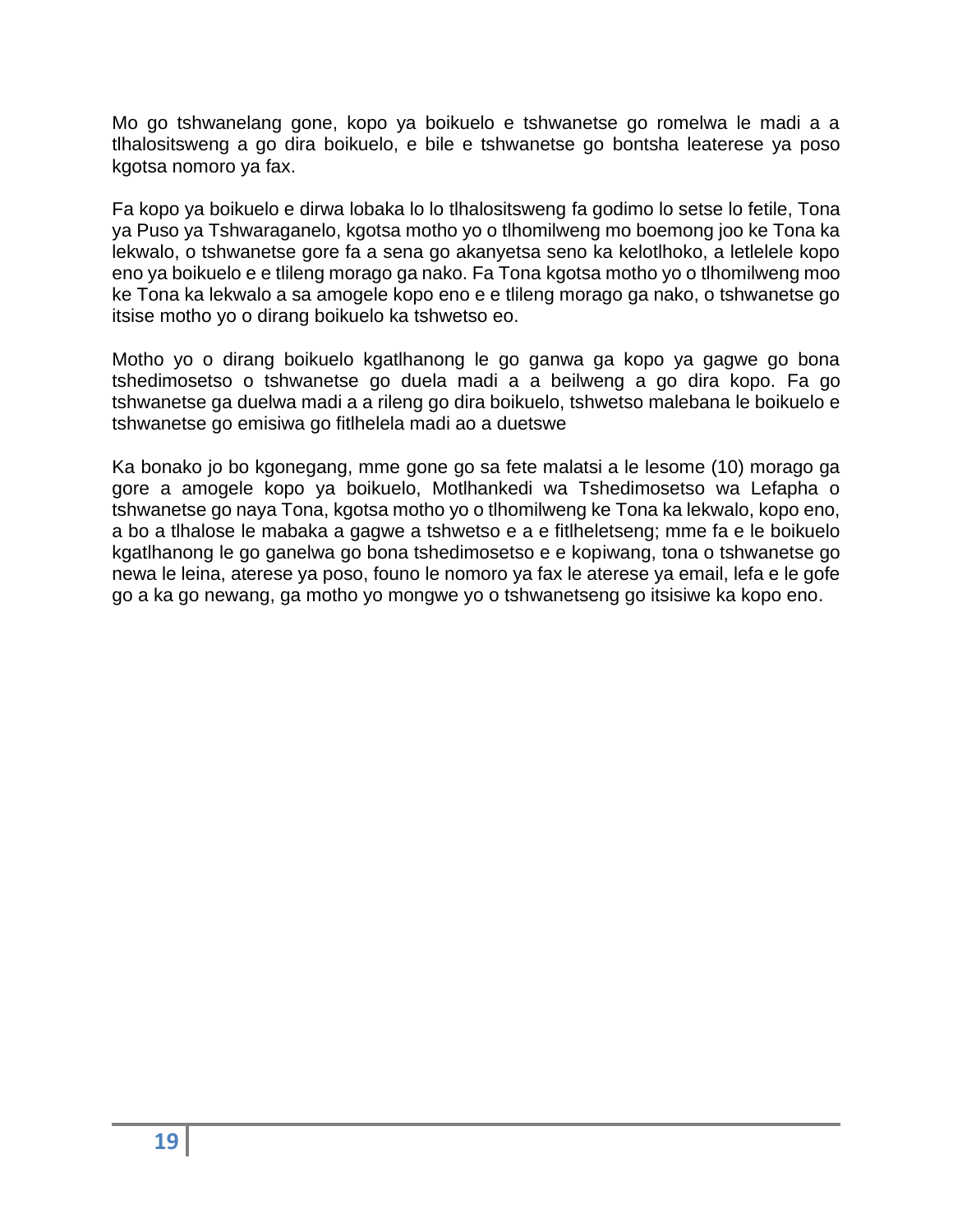# **10. DINTLHA TSE DI OKETSEGILENG**

# <span id="page-19-0"></span>**FOROM A**

# **GO KOPA GO BONA TSHEDIMOSETSO KA MOKGATLHO MONGWE WA SETŠHABA**

(Karolo 18(1) ya Molawana wa Thotloetso ya go Bona Tshedimosetso, 2000, Molawana 2 wa 2000)

### **[Molao 6]**

### **E E DIRISIWANG KE LEFAPHA**

Nomoro ya tshupiso:

Kopo e amogetswe ke (tlhalosa boemo, leina le sefane sa Motlhankedi wa Tshedimosetso/Motlatsa Motlhankedi wa Tshedimosetso) ka (letlha) kwa (lefelo). Madi a go dira kopo (fa a le gone) R ………………………………. Deposite (fa e le gone) R ……………………………………. Madi a go bona tshedimosetso R …………………………………………

MOSAENO WA MOTLHANKEDI WA TSHEDIMOSETSO/MOTLATSA MOTLHANKEDI WA TSHEDIMOSETSO

### **A. Dintlha ka mokgatlho wa setšhaba**

Motlhankedi wa Tshedimosetso/Motlatsa Motlhankedi wa Tshedimosetso:

### **B. Dintlha ka motho yo o kopang go bona tshedimosetso**

- *a) Dintlha ka motho yo o kopang go bona tshedimosetso di tshwanetse go tlhalosiwa fa tlase fano*
- *b) Aterese le/kgotsa nomoro ya fax mo Nageng e tshedimosetso e tshwanetseng go romelwa kwa go yone di tshwanetse go newa.*
- *c) Bosupi jwa maemo a kopo e dirwang mo go one, fa go tshwanela, bo tshwanetse go romelwa le jone.*

Maina a a feletseng le sefane: \_\_\_\_\_\_\_\_\_\_\_\_\_\_\_\_\_\_\_\_\_\_\_\_\_\_\_\_\_\_\_\_\_\_\_\_\_\_\_\_\_\_\_\_\_

Nomoro ya Boitshupo: \_\_\_\_\_\_\_\_\_\_\_\_\_\_\_\_\_\_\_\_\_\_\_\_\_\_\_\_\_\_\_\_\_\_\_\_\_\_\_\_\_\_\_\_\_\_\_\_\_\_\_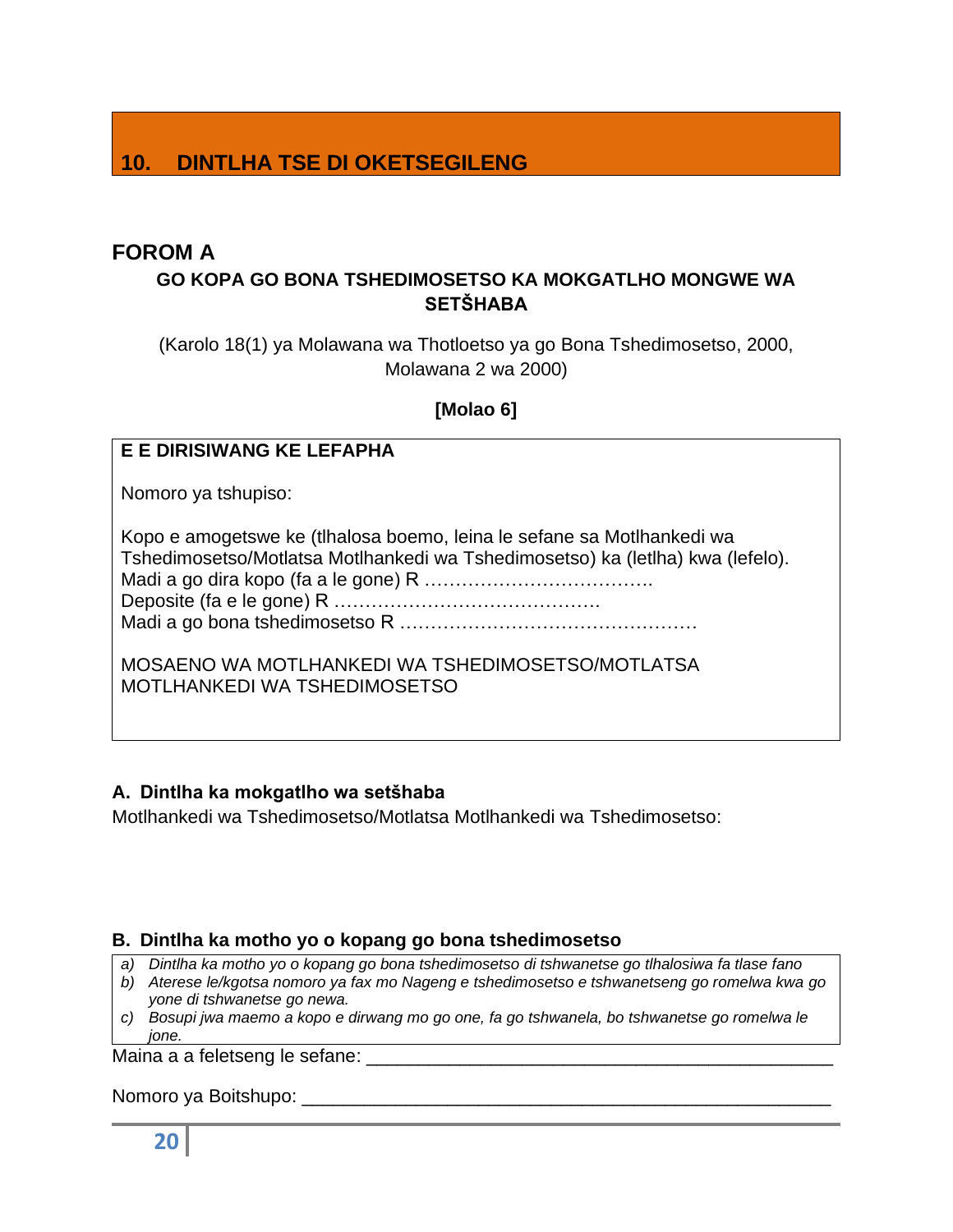Aterese ya Poso: eta aliantista eta aliantista eta aliantista eta aliantista eta aliantista eta aliantista eta

Nomoro ya fekese:

\_\_\_\_\_\_\_\_\_\_\_\_\_\_\_\_\_\_\_\_\_\_\_\_\_\_\_\_\_\_\_\_\_\_\_\_\_\_\_\_\_\_\_\_\_\_\_\_\_\_\_\_\_\_\_\_\_

Nomoro ya Mogala: \_\_\_\_\_\_\_\_\_\_\_\_\_\_\_\_\_\_\_\_\_\_\_\_\_\_\_\_\_\_\_\_\_\_\_\_\_\_\_\_\_\_\_\_\_\_\_\_\_\_\_\_\_

Aterese ya imeile: \_\_\_\_\_\_\_\_\_\_\_\_\_\_\_\_\_\_\_\_\_\_\_\_\_\_\_\_\_\_\_\_\_\_\_\_\_\_\_\_\_\_\_\_\_\_\_\_\_\_\_\_\_\_\_

Boemo jo kopo e dirwang ka jone, fa e le gore e direlwa motho yo mongwe:

### **C. Dintlha tsa motho yo kopo e dirwang mo boemong jwa gagwe**

*Karolo eno e tshwanetse go tladiwa fela fa kopo ya go bona tshedimosetso e dirwa mo boemong jwa motho yo mongwe.*

\_\_\_\_\_\_\_\_\_\_\_\_\_\_\_\_\_\_\_\_\_\_\_\_\_\_\_\_\_\_\_\_\_\_\_\_\_\_\_\_\_\_\_\_\_\_\_\_\_\_\_\_\_\_\_\_\_\_\_\_\_\_\_\_\_\_\_\_\_\_

Maina a a feletseng le sefane: \_\_\_\_\_\_\_\_\_\_\_\_\_\_\_\_\_\_\_\_\_\_\_\_\_\_\_\_\_\_\_\_\_\_\_\_\_\_\_\_\_\_\_\_\_

Nomoro ya boitshupo: \_\_\_\_\_\_\_\_\_\_\_\_\_\_\_\_\_\_\_\_\_\_\_\_\_\_\_\_\_\_\_\_\_\_\_\_\_\_\_\_\_\_\_\_\_\_\_\_\_\_\_\_

#### **D. Dintlha tsa tshedimosetso**

- *a) Ntsha dintlha tse di feletseng ka tshedimosetso e o kopang go e bona, go akaretsa le nomoro ya tshupiso fa e le gore go a e itse, go re thusa go bona kwa tshedimosetso eo e leng gone.*
- *b) Fa o tlhoka go kwala mo gontsinyana, tsweetswee kwalela mo tsebeng e nngwe o bo o e tshwaraganya le foromo eno. Yo o dirang kopo o tshwanetse go saena ditsebe tse dingwe tsotlhe tse di oketsegileng.*
- 1. Tlhalosa tshedimosetso kgotsa karolo e e tshwanelang ya tshedimosetso:
- 2. Nomoro ya tshupiso fa e le gone: \_\_\_\_\_\_\_\_\_\_\_\_\_\_\_\_\_\_\_\_\_\_\_\_\_\_\_\_\_\_\_\_\_\_\_\_\_\_\_\_
- 3. Dintlha dipe tse dingwe ka tshedimosetso eo: \_\_\_\_\_\_\_\_\_\_\_\_\_\_\_\_\_\_\_\_\_\_\_\_\_\_\_\_\_\_\_\_

### **E. Madi a a duediswang**

*a) Kopo ya go bona tshedimosetso, kwa ntle ga tshedimosetso e e nang le dintlha tsa botho ka setheo sengwe, e tla berekwa fa madi a a duelwang go kopa tshedimosetso a duetswe.*

\_\_\_\_\_\_\_\_\_\_\_\_\_\_\_\_\_\_\_\_\_\_\_\_\_\_\_\_\_\_\_\_\_\_\_\_\_\_\_\_\_\_\_\_\_\_\_\_\_\_\_\_\_\_\_\_\_\_\_\_\_\_\_\_\_\_\_

*b) O tla itsisiwe ka madi a o tshwanetseng go a ntsha fa o kopa go bona tshedimosetso.*

*c) Madi a a ntshiwang go kgona go bona tshedimosetso a tla laolwa ke gore tshedimosetso eo e batliwa ka sebopego sefe le nako e e seng kalo e e tlhokegang go batla le go rulaganya tshedimosetso eo.*

*d) Fa o tshwanelega go bona tshedimosetso ntle le go duela sepe, tsweetswee tlhalosa lebaka la go bo o sa tlhoke go duela.*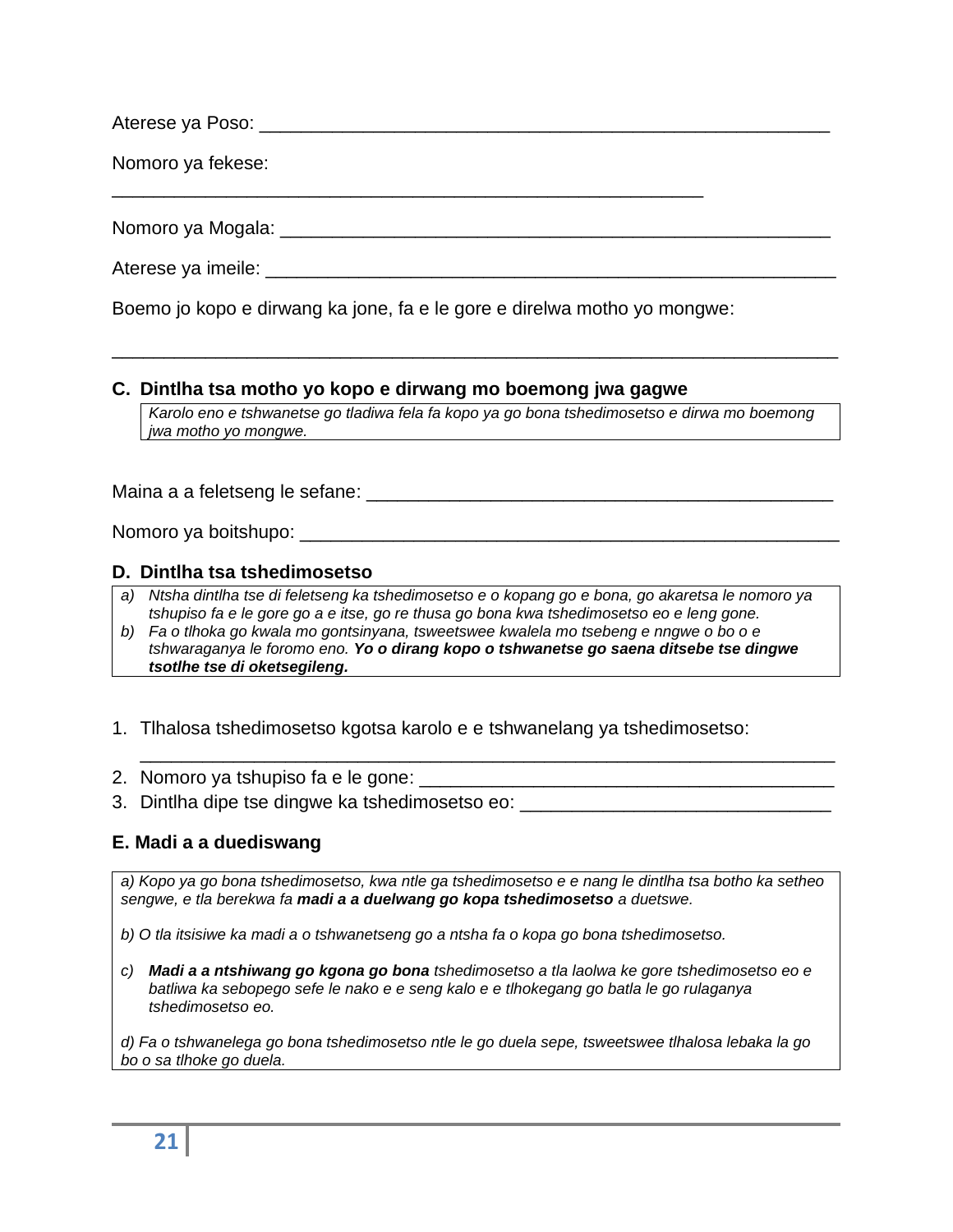Lebaka la go bo o sa tlhoke go duela madi ape:

# **F. Foromoya go kgona go bona tshedimosetso**

*Fa o thibelwa ke gore ga o kgone go bala, go bona kgotsa go utlwa tshedimosetso eno ka sebopego se se tlhalosiwang mo go 1 go ya go 4 fa tlase fano, tlhalosa gore ke eng se o palelwang ke go se dira o bo o tlhalose gore o tlhoka tshedimosetso eno ka sebopego sefe.*

| Bokoa:                           |                                                                                                                    |                                                     | Sebopego se tshedimosetso e tlhokwang ka sone: |                                                                                                  |    |              |
|----------------------------------|--------------------------------------------------------------------------------------------------------------------|-----------------------------------------------------|------------------------------------------------|--------------------------------------------------------------------------------------------------|----|--------------|
|                                  | Tshwaya lebokoso le le tshwanelang kaX                                                                             |                                                     |                                                |                                                                                                  |    |              |
|                                  | Ela tlhoko:<br>a) Re ka go naya tshedimosetso e o e kopang ka sebopego se o se batla fa e le gore re na le yone ka |                                                     |                                                |                                                                                                  |    |              |
|                                  |                                                                                                                    | sebopego seo.                                       |                                                |                                                                                                  |    |              |
| b)                               |                                                                                                                    |                                                     |                                                | O ka nna wa se ka wa dumelelwa go bona tshedimosetso ka sebopego se se rileng mo maemong         |    |              |
|                                  |                                                                                                                    |                                                     |                                                | mangwe. Mo maemong ao o tla itsisiwe fa e le gore e teng ka sebopego se sengwe.                  |    |              |
| C)                               |                                                                                                                    |                                                     |                                                | Madi a o a ntshang go bona tshedimosetso, fa e le gore a teng, a tla tlaolwa gape ke sebopego se |    |              |
|                                  |                                                                                                                    | o batlang tshedimosetso ka sone.                    |                                                |                                                                                                  |    |              |
|                                  |                                                                                                                    | 1. Fa tshedimosetso e kwadilwe kgotsa e gatisitswe: |                                                |                                                                                                  |    |              |
|                                  |                                                                                                                    | Khopi ya                                            |                                                | Go tlhatlhoba tshedimosetso                                                                      |    |              |
|                                  |                                                                                                                    | tshedimosetso                                       |                                                |                                                                                                  |    |              |
|                                  |                                                                                                                    | 2. Fa tshedimosetso e na le ditshwantsho:           |                                                |                                                                                                  |    |              |
|                                  |                                                                                                                    |                                                     |                                                | (tseno di akaretsa dinepe, diselaete, dibidio, ditshwantsho tse di dirilweng ka                  |    |              |
|                                  |                                                                                                                    | khomputara, diseketšhe, jalo le jalo):              |                                                |                                                                                                  |    |              |
| Khopi ya ditshwantsho<br>Go bona |                                                                                                                    |                                                     |                                                |                                                                                                  |    |              |
|                                  | ditshwantsho                                                                                                       |                                                     |                                                |                                                                                                  |    |              |
|                                  |                                                                                                                    |                                                     |                                                | Go fetisetswa ga setshwantsho kwa sebopegong se sengwe                                           |    |              |
|                                  |                                                                                                                    |                                                     |                                                | 3. Fa tshedimosetso eo e le mafoko a a rekotilweng kgotsa tshedimosetso e e                      |    |              |
|                                  | ka kgonang go theipiwa:                                                                                            |                                                     |                                                |                                                                                                  |    |              |
|                                  | Reetsa theipi eo<br>Go fetisetswa ga tshedimosetso eo kwa                                                          |                                                     |                                                |                                                                                                  |    |              |
|                                  |                                                                                                                    |                                                     |                                                | sebopegong se sengwe                                                                             |    |              |
|                                  |                                                                                                                    |                                                     |                                                | 4. Fa tshedimosetso eo e le mo khomputareng kgotsa mo motšhineng mongwe                          |    |              |
|                                  |                                                                                                                    | wa eleketeroniki:                                   |                                                |                                                                                                  |    |              |
|                                  |                                                                                                                    | Khopi e e                                           |                                                | Khopi e e gatisitsweng ya tshedimosetso e                                                        |    |              |
|                                  |                                                                                                                    | gatisitsweng ya                                     |                                                | tswa mo rekotong eo                                                                              |    |              |
|                                  |                                                                                                                    | tshedimosetso                                       |                                                |                                                                                                  |    |              |
|                                  |                                                                                                                    |                                                     |                                                | Khopi ka sebopego se e ka bonwang ka khomputara                                                  |    |              |
|                                  |                                                                                                                    |                                                     |                                                | Fa o kopa khopi kgotsa mokwalo wa tshedimosetso (e e fa godimo),                                 | EE | <b>NNYAA</b> |
|                                  |                                                                                                                    |                                                     |                                                |                                                                                                  |    |              |
|                                  | a o tla rata gore o e romelelwe ka poso? O tshwanetse go duela<br>madi a poso.                                     |                                                     |                                                |                                                                                                  |    |              |
|                                  | Ela tlhoko gore fa tshedimosetso eo e seyo ka puo e o e batlang, o ka nna wa e newa ka puo e e leng                |                                                     |                                                |                                                                                                  |    |              |
|                                  | teng ka yone.                                                                                                      |                                                     |                                                |                                                                                                  |    |              |
|                                  | O ka rata tshedimosetso eno ka puo efe?                                                                            |                                                     |                                                |                                                                                                  |    |              |
|                                  | G. Kitsiso ya tshwetso e e tserweng ka kopo ya gago ya tshedimosetso                                               |                                                     |                                                |                                                                                                  |    |              |

*O tla itsisiwe ka go kwalelwa fa kopo ya gago e amogetswe/e sa amogelwa. Fa o rata go itsisiwe ka tsela e nngwe, tsweetswee tlhalosa gore efe o bo o re fe le dintlha tse re di tlhokang go dira gore re kgone go dira jaaka o kopa.*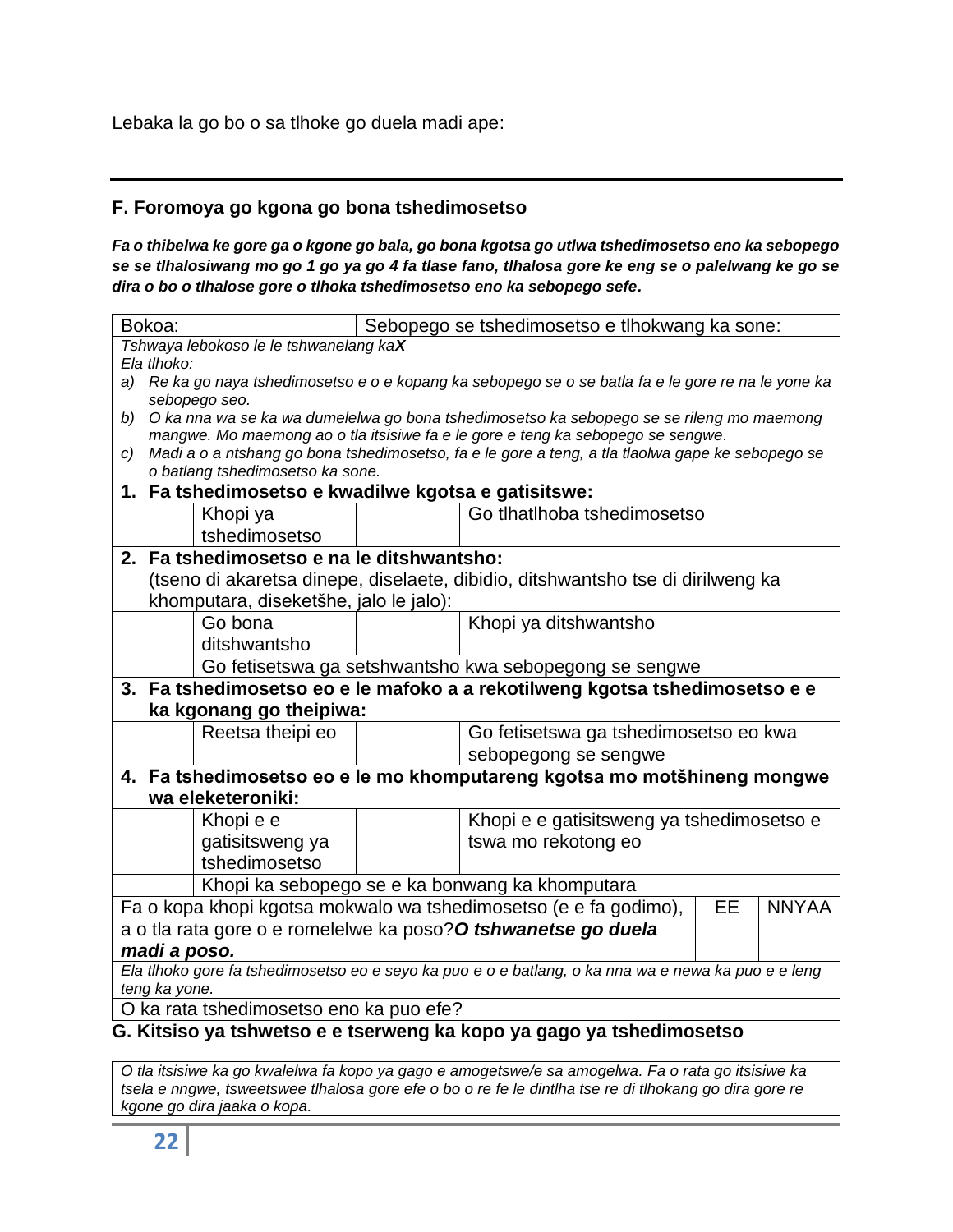O ka rata go itsisiwe jang ka tshwetso e e tserweng malebana le kopo ya gago ya go bona tshedimosetso? \_\_\_\_\_\_\_\_\_\_\_\_\_\_\_\_\_\_\_\_\_\_\_\_\_\_\_\_\_\_\_\_\_\_\_\_\_\_\_\_\_\_\_\_\_\_\_\_\_\_\_\_

|  | E saenilwe ka di |  |  |
|--|------------------|--|--|
|--|------------------|--|--|

\_\_\_\_\_\_\_\_\_\_\_\_\_\_\_\_\_\_\_\_\_\_\_\_\_\_\_\_\_\_\_\_\_\_\_\_\_\_\_\_\_

MOSAENO WA YO O DIRANG KOPO/YO KOPO E DIRWANG MO BOEMONG JWA GAGWE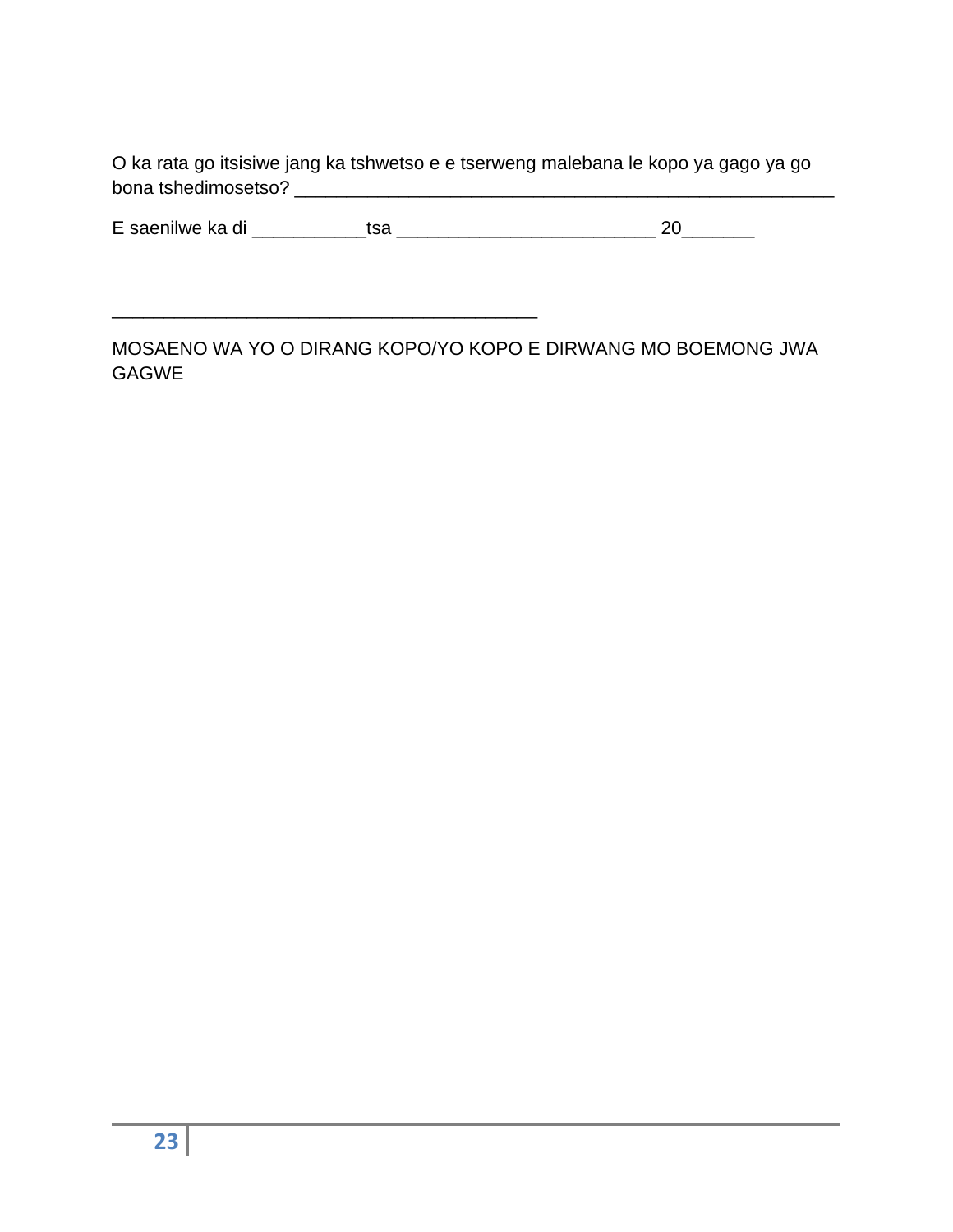# <span id="page-23-0"></span>**FOROMO B**

### **KITSISO YA GO DIRA BOIKUELO**

(Karolo 75 ya Molawana wa Thotloetso ya go Bona Tshedimosetso, 2000, Molawana 2 wa 2000)

### **[Molao 8]**

#### **TLHALOSA NOMORO YA GAGO YA TSHUPISO: A. Dintlha ka Mokgatlho wa Setšhaba**

Motlhankedi wa Tshedimosetso/Motlatsa Motlhankedi wa Tshedimosetso:

#### **B. Dintlha ka mokopi/motho yo mongwe yo o dirang kopo ya boikuelo**

- *a) Dintlha tsa motho yo o dirang kopo ya boikuelo di tshwanetse go kwalwa fa tlase fano.*
- *b) Bosupi jwa boemo jo boikuelo bo dirwang mo go jone, fa e le gore bo teng, bo tshwanetse go tshwaraganngwa le lekwalo leno.*
- *c) Fa mongongoregi e le motho wa boraro, mme e se motho yo o kopileng go bona* 
	- *tshedimosetso pele, dintlha tsa mokopi di tshwanetse go tlhalosiwa mo go C fa tlase fano.*

Maina a a feletseng le sefane: \_\_\_\_\_\_\_\_\_\_\_\_\_\_\_\_\_\_\_\_\_\_\_\_\_\_\_\_\_\_\_\_\_\_\_\_\_\_\_\_\_\_\_\_\_

| Email address: <u>experience and a series of the series of the series of the series of the series of the series of the series of the series of the series of the series of the series of the series of the series of the series </u> |
|--------------------------------------------------------------------------------------------------------------------------------------------------------------------------------------------------------------------------------------|

\_\_\_\_\_\_\_\_\_\_\_\_\_\_\_\_\_\_\_\_\_\_\_\_\_\_\_\_\_\_\_\_\_\_\_\_\_\_\_\_\_\_\_\_\_\_\_\_\_\_\_\_\_\_\_\_\_\_\_\_\_\_\_\_\_\_\_\_\_\_

Boemo jo boikuelo jo bo direlwang motho yo mongwe bo dirwang mo go jone:

#### **C. Dintlha ka mokopi wa tshedimosetso**

*Karolo eno e tshwanetse go tladiwa FELA fa motho wa boraro, (yo e seng mokopi wa tshedimosetso) a dira kopo ya boikuelo.*

Maina a a feletseng le sefane: \_\_\_\_\_\_\_\_\_\_\_\_\_\_\_\_\_\_\_\_\_\_\_\_\_\_\_\_\_\_\_\_\_\_\_\_\_\_\_\_\_\_\_\_\_

Nomoro ya boitshupo: \_\_\_\_\_\_\_\_\_\_\_\_\_\_\_\_\_\_\_\_\_\_\_\_\_\_\_\_\_\_\_\_\_\_\_\_\_\_\_\_\_\_\_\_\_\_\_\_\_\_\_\_

### **D. Tshwetso e boikuelo bo dirwang kgatlhanong le yone**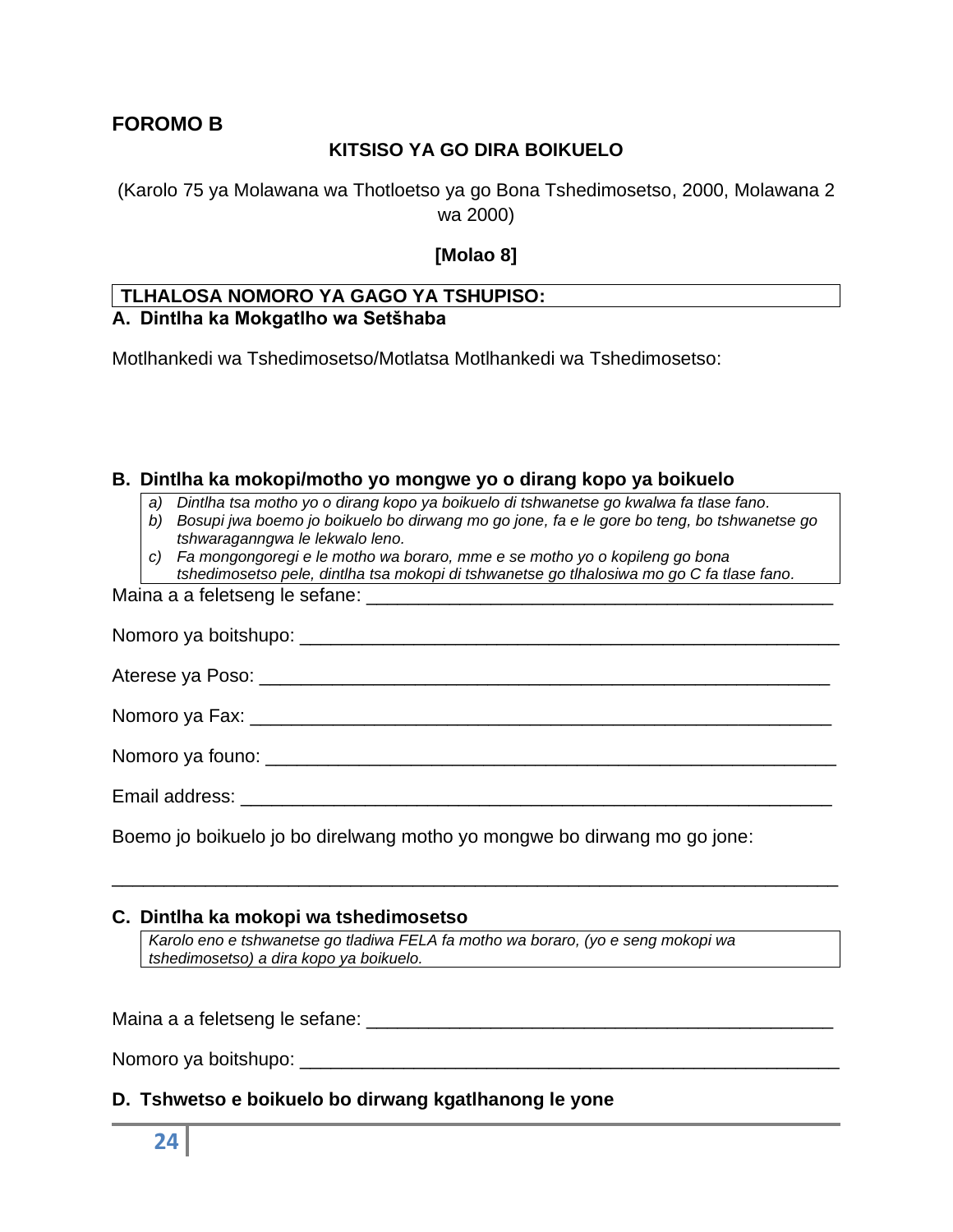| Tshwaya tshwetso e boikuelo bo dirwang kgatlhanong le yone ka letshwao la X mo lebokosong le le |                                         |  |
|-------------------------------------------------------------------------------------------------|-----------------------------------------|--|
| tshwanelang:                                                                                    |                                         |  |
|                                                                                                 | O ganetswe go bona tshedimosetso        |  |
|                                                                                                 | Tshwetso malebana le madi a tuelo jaaka |  |
|                                                                                                 | a tlhalositswe mo go karolo 22 ya       |  |
|                                                                                                 | Molawana                                |  |
|                                                                                                 | Tshwetso malebana le karolo 29(3) ya    |  |
|                                                                                                 | Molawana ono go kganelwa go bona        |  |
|                                                                                                 | tshedimosetso eno ka sebopego se e      |  |
|                                                                                                 | kopilweng ka sone                       |  |
|                                                                                                 | Tshwetso ya go naya tetla ya go bona    |  |
|                                                                                                 | tshedimosetso                           |  |

#### **E. Mabaka a go dira boikuelo**

*Fa sebaka se se mo tlase mono se sa lekana, tsweetswee tswelela mo tsebeng e nngwe o bo o e tshwaraganya le foromo eno. O tshwanetse go saena ditsebe tse dingwe tsotlhe.*

Tlhalosa mabaka a boikuelo bo dirwang ka one. Tlhalosa tshedimosetso nngwe le nngwe e nngwe e e ka nnang ya bo e tshwanela fa go akanyetswa boikuelo jono:

#### **F. Kitsiso ya tshwetso e e dirilweng ka boikuelo**

*O tla itsisiwe tshwetso ka boikuelo jwa gago ka lekwalo. Fa o batla go itsisiwe ka tsela e nngwe tsweetswee tlhalosa gore efe o bo o re neye dintlha tse di tlhokegang ka yone go re thusa go dira jaaka o kopa.*

Tlhalosa mokgwa: \_\_\_\_\_\_\_\_\_\_\_\_\_\_\_\_\_\_\_\_\_\_\_\_\_\_\_\_\_\_\_\_\_\_\_\_\_\_\_\_\_\_\_\_\_\_\_\_\_\_\_\_

Dintlha ka mokgwa oo: \_\_\_\_\_\_\_\_\_\_\_\_\_\_\_\_\_\_\_\_\_\_\_\_\_\_\_\_\_\_\_\_\_\_\_\_\_\_\_\_\_\_\_\_\_\_\_\_

\_\_\_\_\_\_\_\_\_\_\_\_\_\_\_\_\_\_\_\_\_\_\_\_\_\_\_\_\_\_\_\_\_\_\_\_\_\_\_\_\_\_\_\_\_\_\_\_\_\_\_\_\_\_\_\_\_\_\_\_\_\_\_\_\_\_\_

E saenilwe ka di \_\_\_\_\_\_\_\_\_\_\_\_\_tsa \_\_\_\_\_\_\_\_\_\_\_\_\_\_\_\_\_\_\_\_\_\_\_20\_\_\_\_\_\_\_\_

MOSAENO WA MONGONGOREGI

| E E DIRISIWANG KE LEFAPHA:                                                                                                                                                                                                                                                                                 |  |  |
|------------------------------------------------------------------------------------------------------------------------------------------------------------------------------------------------------------------------------------------------------------------------------------------------------------|--|--|
| REKOTO YA KOPO YA BOIKUELO:                                                                                                                                                                                                                                                                                |  |  |
| Boikuelo bo amogetswe ka<br>(letlha) ke                                                                                                                                                                                                                                                                    |  |  |
| (tlhalosa boemo, leina le sefane tsa Motlhankedi wa                                                                                                                                                                                                                                                        |  |  |
| Tshedimosetso/Motlatsa Motlhankedi wa Tshedimosetso)                                                                                                                                                                                                                                                       |  |  |
| Boikuelo bo tla le mabaka a tshwetso ya Motlhankedi wa Tshedimosetso/Motlatsa<br>Motlhankedi wa Tshedimosetso le dintlha tsa motho ope wa boraro yo tshedimosetso eno<br>e amanang le ene, di ntshiwe ke Motlhankedi wa Tshedimosetso/Motlatsa Motlhankedi<br>wa Tshedimosetso ka (letlha) a di naya Tona. |  |  |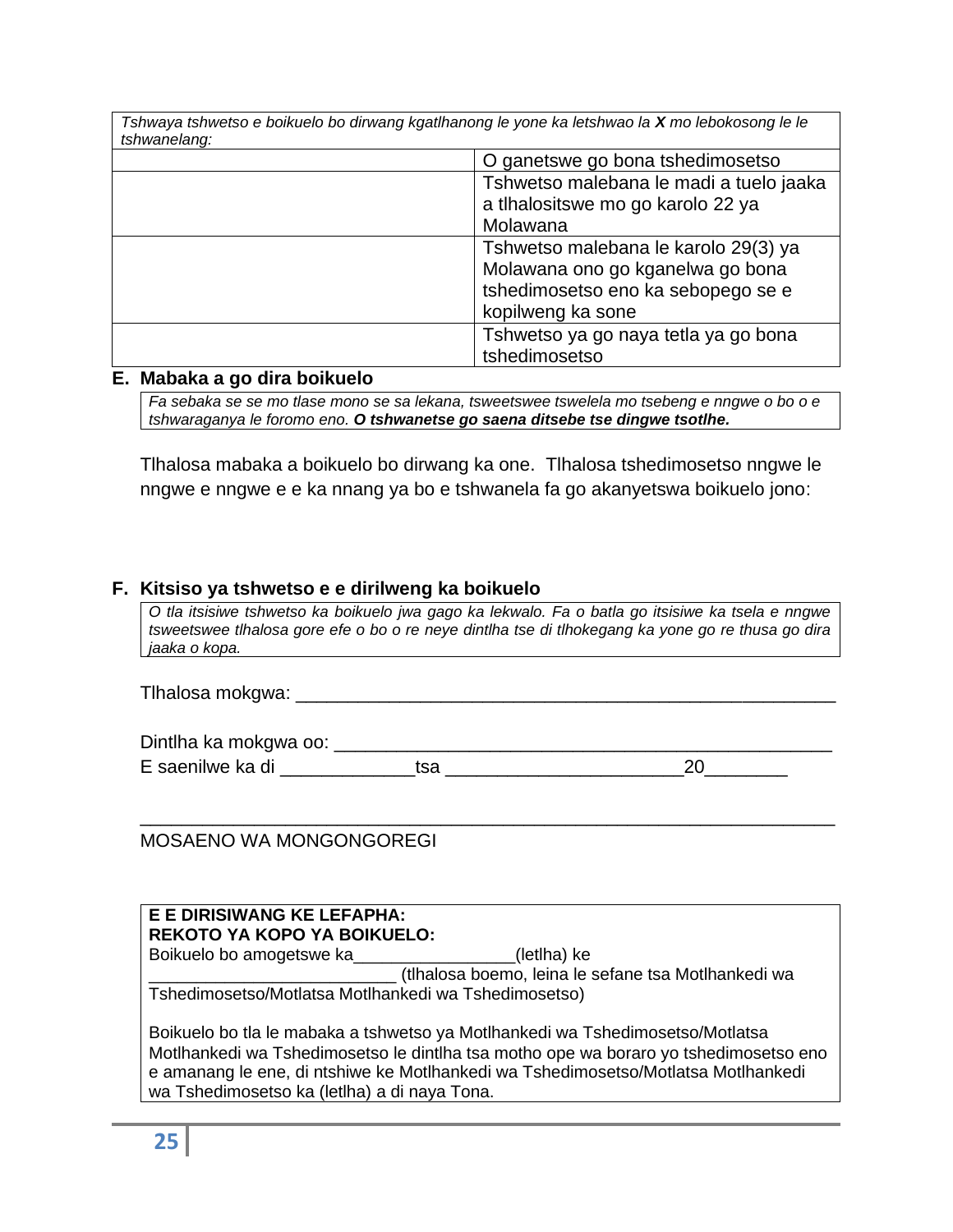### **TSHWETSO MALEBANA LE BOIKUELO:**

Tshwetso ya Motlhankedi wa Tshedimosetso/Motlatsa Motlhankedi wa Tshedimosetso E A TSWELELA/GO TSERWE TSHWETSO E NTŠHA TSHWETSO E<br>NTŠHA NTŠHA\_\_\_\_\_\_\_\_\_\_\_\_\_\_\_\_\_\_\_\_\_\_\_\_\_\_\_\_\_\_\_\_\_\_\_\_\_\_\_\_\_\_\_\_\_\_\_\_\_\_\_\_\_\_\_ LETLHA (Tona): \_\_\_\_\_\_\_\_\_\_\_\_\_\_\_\_\_\_\_\_\_\_\_\_\_\_\_\_\_\_\_\_\_\_\_\_\_\_\_\_\_\_\_\_\_\_\_\_\_\_\_\_\_\_\_\_\_\_\_

E AMOGETSWE KE MOTLHANKEDI WA TSHEDIMOSETSO/MOTLATSA MOTLHANKEDI WA TSHEDIMOSETSO GO TSWA GO TONA KA DI (letlha):

<span id="page-25-0"></span>\_\_\_\_\_\_\_\_\_\_\_\_\_\_\_\_\_\_\_\_\_\_\_\_\_\_\_\_\_\_\_\_\_\_\_\_\_\_\_\_\_\_\_\_\_\_\_\_\_\_\_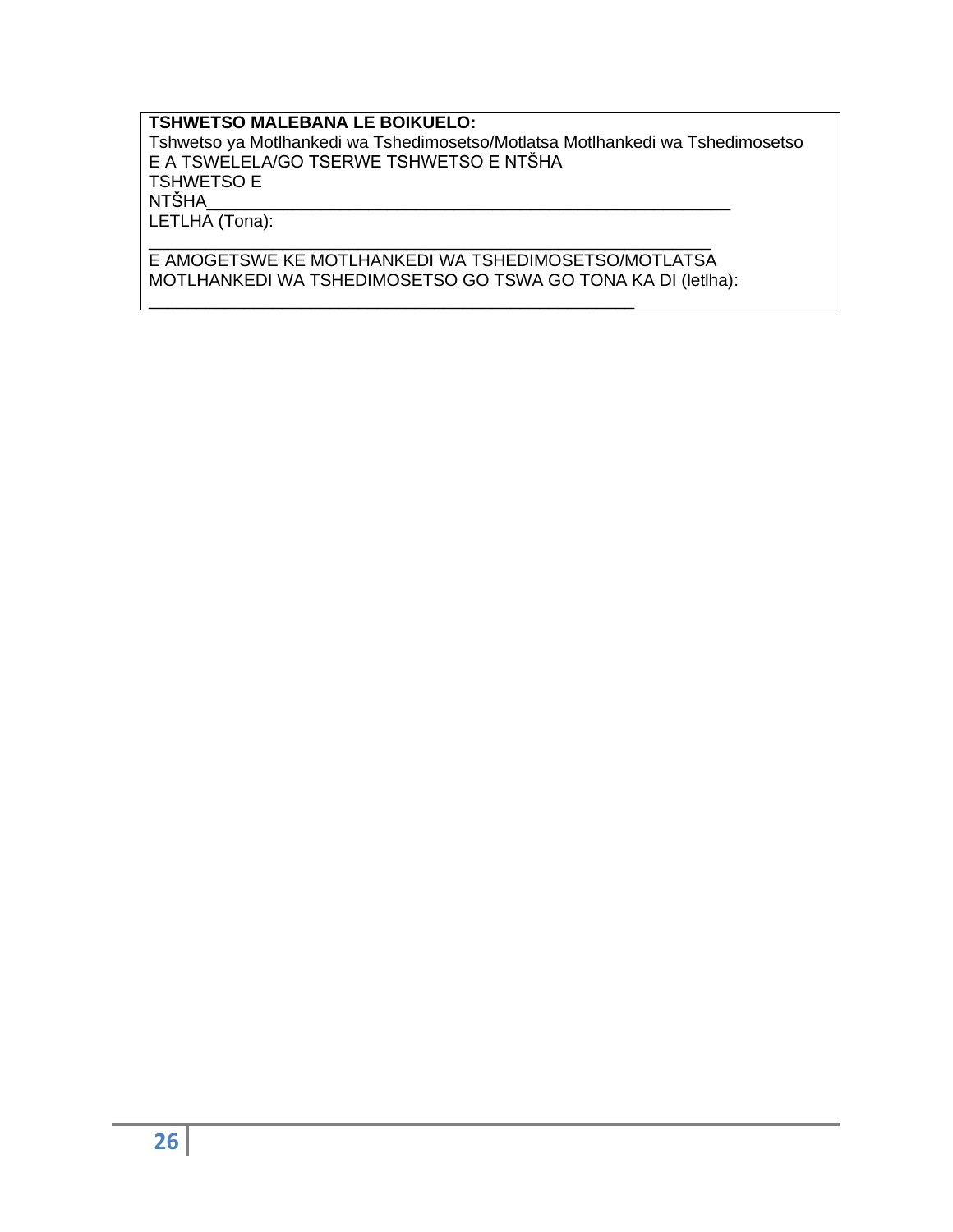# **FOROMO D**

TSHEDIMOSETSO E GO SENG THATA GO E BONA LE GO KGONA GO BONA TSHEDIMOSETSO EO

**(Karolo 15 ya Molawana wa Thotloetso ya go Bona Tshedimosetso, Molawana 2 wa 2000)**

**[Molaotaolo 5A]**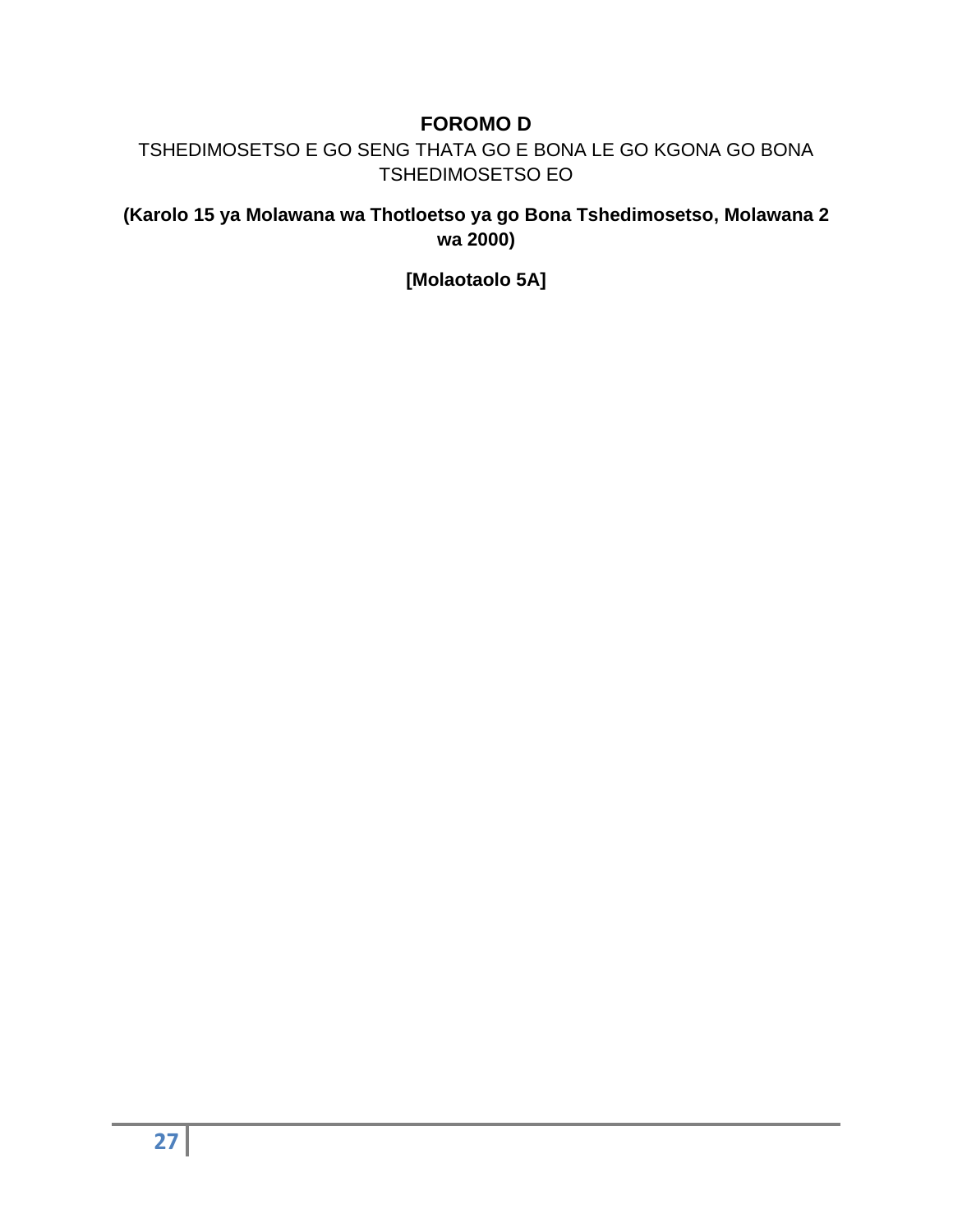| TLHALOSO YA MOFUTA WA DIREKOTO TSE DI                                   | <b>MOKGWA WA GO</b>           |  |
|-------------------------------------------------------------------------|-------------------------------|--|
| FITLHELEGANG GO YA KA KAROLO 15(1)(a) YA                                | <b>FITLHELELA DIREKOTO</b>    |  |
| <b>MOLAO WA TSWELETSO YA PHITLHELELO YA</b>                             | (jaaka webesaete)             |  |
| <b>TSHEDIMOSETSO, 2000</b>                                              | (KAROLO 15(1)(b)              |  |
| MABAPI LE TLHATLHOBO GO YA KA KAROLO 15(1)(a)(i):                       |                               |  |
| Direkoto di neetswe fa tlase                                            | Direkoto di ka fitlhelelwa ka |  |
|                                                                         | go kwalela Motlhankedi wa     |  |
|                                                                         | Tshedimosetso kopo jaaka      |  |
|                                                                         | go tlhalositswe mo            |  |
|                                                                         | temaneng 8. Khopi e a         |  |
|                                                                         | duelelwa                      |  |
| MABAPI LE GO REKA GO YA KA KAROLO 15 (1)(a)(ii):                        |                               |  |
| Direkoto di neetswe fa tlase                                            | Direkoto di ka fitlhelelwa ka |  |
|                                                                         | go kwalela Motlhankedi wa     |  |
|                                                                         | Tshedimosetso kopo jaaka      |  |
|                                                                         | go tlhalositswe mo            |  |
|                                                                         | temaneng 8. Khopi e a         |  |
|                                                                         | duelelwa                      |  |
| MABAPI LE KGATISO GO YA KA KAROLO 15(1)(a)(ii):                         |                               |  |
| Direkoto di neetswe fa tlase                                            | Direkoto di ka fitlhelelwa ka |  |
|                                                                         | go kwalela Motlhankedi wa     |  |
|                                                                         | Tshedimosetso kopo jaaka      |  |
|                                                                         | go tlhalositswe mo            |  |
|                                                                         | temaneng 8. Khopi e a         |  |
|                                                                         | duelelwa                      |  |
| TSE DI FITLHELEGANG NTLE LE TUELO GO YA KA KAROLO 15(1)(a)(iii):        |                               |  |
| Revised National Capacity Building Framework draft 4, 2012-<br>2016     | www.cogta.gov.za              |  |
| Section 54A and 56 Managers Skills Audit, 2008                          | www.cogta.gov.za              |  |
| <b>General Notices/Regulations/Circulars</b>                            | www.cogta.gov.za              |  |
| Municipal Property Rates Act basic information, 2006                    | www.cogta.gov.za              |  |
| Basic Information for Ratepayers, 2006                                  | www.cogta.gov.za              |  |
| Regulations concerning financial reporting by municipalities,<br>2006   | www.cogta.gov.za              |  |
| Amendment of Regulations concerning the publication of                  | www.cogta.gov.za              |  |
| particulars of the remuneration of certain municipal officials,<br>2006 |                               |  |
| Regulations concerning the publication of particulars of the            | www.cogta.gov.za              |  |
| remuneration of certain municipal officials, 2006                       |                               |  |
| Regulations regarding the calling of tenders, 2007                      | www.cogta.gov.za              |  |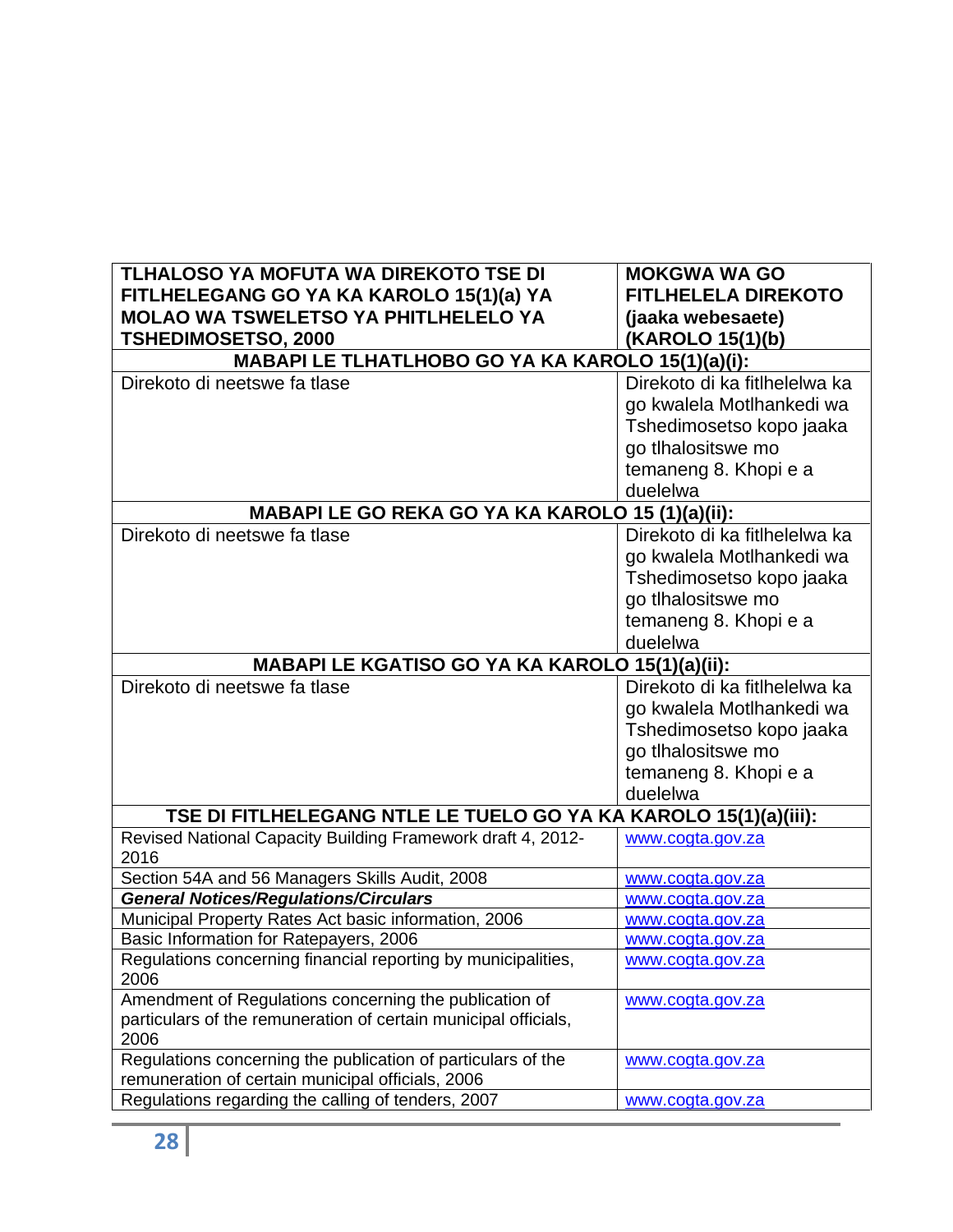| Remuneration of Public Office Bearers Act (20/1998), 2008<br>www.cogta.gov.za<br>Cross-boundary Municipalities Laws Repeal and Related<br>www.cogta.gov.za<br>Matters Amendment Act (2007), 2008<br>Local Government Performance Regulations (2006), 2008<br>www.cogta.gov.za<br>Councillor Remuneration Final Notice, 8 December 2008<br>www.cogta.gov.za<br>Formulae for determination of number of councillors, 15 July<br>www.cogta.gov.za<br>2009<br>Participation of municipal staff in elections, 10 March 2011<br>www.cogta.gov.za<br>Circular on Transitional arrangement before and after the 18<br>www.cogta.gov.za<br>May 2011 Local Government election<br>Regulations on Municipal Staff - LG Elections 2011<br>www.cogta.gov.za<br>Payment of Gratuity to qualifying ex-councillors, 2012<br>www.cogta.gov.za<br><b>Reports</b><br>www.cogta.gov.za<br>Development Planning Indaba 2004 Report, 2006<br>www.cogta.gov.za<br>2003 Municipalities Study Tour Report by Portfolio Committee<br>www.cogta.gov.za<br>on Provincial and Local Government, 2006<br>IDP Reports, 2008 - 2011<br>www.cogta.gov.za<br>Annual Reports, 1997-2011<br>www.cogta.gov.za<br><b>Local Government Frameworks</b><br>www.cogta.gov.za<br>Local Economic Development Guidelines, 2006<br>www.cogta.gov.za<br>A Guideline Document on Provincial Local Intergovernmental<br>www.cogta.gov.za<br>Relations, 2006<br>Local Government Anti-corruption Strategy, 2006<br>www.cogta.gov.za<br>Local Government Gender Policy Framework, 2007, 2008<br>www.cogta.gov.za<br>Municipal Systems Improvement Grant Framework, 2010<br>www.cogta.gov.za<br>Draft Youth Development Framework for Local Government,<br>www.cogta.gov.za<br>2008<br>Framework for Integrated LG Response to HIV and AIDS, 2008<br>www.cogta.gov.za<br>IDP Format Guide, 2008<br>www.cogta.gov.za<br>IDP Analysis Framework 2008, 2009<br>www.cogta.gov.za<br>Local Economic Development KPA 3 analysis, 2009<br>www.cogta.gov.za<br>Community-based Workbook and Guide Planning Programme,<br>www.cogta.gov.za<br>2009<br>Communication Facilitation Workbook and Guide and Dealing<br>www.cogta.gov.za<br>with Conflict, 2009<br>Core Municipal Processes Workbook and Guide and Service<br>www.cogta.gov.za<br>Delivery, 2009<br>Gender, Equity Workbook and Guide and Diversity, 2009<br>www.cogta.gov.za<br>Meeting Procedures and Guide and Reporting, 2009<br>www.cogta.gov.za<br>National Framework and Ward Funding Model, 2009<br>www.cogta.gov.za<br>Public Participation Workbook and Guide in Local Governance,<br>www.cogta.gov.za<br>2009<br>Industry Guide - Infrastructure Service Delivery Level and unit<br>www.cogta.gov.za<br>cost, 2012<br>Revised National Capacity Building Framework, 2012-2016<br>www.cogta.gov.za<br><b>Programme Information</b><br>www.cogta.gov.za<br>Business Adopt-a-Municipality: FAQ's for the 2014 Flagship<br>www.cogta.gov.za | Local Government Municipal Performance Regulations, 2006 | www.cogta.gov.za |
|--------------------------------------------------------------------------------------------------------------------------------------------------------------------------------------------------------------------------------------------------------------------------------------------------------------------------------------------------------------------------------------------------------------------------------------------------------------------------------------------------------------------------------------------------------------------------------------------------------------------------------------------------------------------------------------------------------------------------------------------------------------------------------------------------------------------------------------------------------------------------------------------------------------------------------------------------------------------------------------------------------------------------------------------------------------------------------------------------------------------------------------------------------------------------------------------------------------------------------------------------------------------------------------------------------------------------------------------------------------------------------------------------------------------------------------------------------------------------------------------------------------------------------------------------------------------------------------------------------------------------------------------------------------------------------------------------------------------------------------------------------------------------------------------------------------------------------------------------------------------------------------------------------------------------------------------------------------------------------------------------------------------------------------------------------------------------------------------------------------------------------------------------------------------------------------------------------------------------------------------------------------------------------------------------------------------------------------------------------------------------------------------------------------------------------------------------------------------------------------------------------------------------------------------------------------------------------------------------------------------------------------------------------------------------------------------------------------------------------------------------------------------------------------------------------------------------------------------------------------------------------------------------------------------------------------------------|----------------------------------------------------------|------------------|
|                                                                                                                                                                                                                                                                                                                                                                                                                                                                                                                                                                                                                                                                                                                                                                                                                                                                                                                                                                                                                                                                                                                                                                                                                                                                                                                                                                                                                                                                                                                                                                                                                                                                                                                                                                                                                                                                                                                                                                                                                                                                                                                                                                                                                                                                                                                                                                                                                                                                                                                                                                                                                                                                                                                                                                                                                                                                                                                                                  |                                                          |                  |
|                                                                                                                                                                                                                                                                                                                                                                                                                                                                                                                                                                                                                                                                                                                                                                                                                                                                                                                                                                                                                                                                                                                                                                                                                                                                                                                                                                                                                                                                                                                                                                                                                                                                                                                                                                                                                                                                                                                                                                                                                                                                                                                                                                                                                                                                                                                                                                                                                                                                                                                                                                                                                                                                                                                                                                                                                                                                                                                                                  |                                                          |                  |
|                                                                                                                                                                                                                                                                                                                                                                                                                                                                                                                                                                                                                                                                                                                                                                                                                                                                                                                                                                                                                                                                                                                                                                                                                                                                                                                                                                                                                                                                                                                                                                                                                                                                                                                                                                                                                                                                                                                                                                                                                                                                                                                                                                                                                                                                                                                                                                                                                                                                                                                                                                                                                                                                                                                                                                                                                                                                                                                                                  |                                                          |                  |
|                                                                                                                                                                                                                                                                                                                                                                                                                                                                                                                                                                                                                                                                                                                                                                                                                                                                                                                                                                                                                                                                                                                                                                                                                                                                                                                                                                                                                                                                                                                                                                                                                                                                                                                                                                                                                                                                                                                                                                                                                                                                                                                                                                                                                                                                                                                                                                                                                                                                                                                                                                                                                                                                                                                                                                                                                                                                                                                                                  |                                                          |                  |
|                                                                                                                                                                                                                                                                                                                                                                                                                                                                                                                                                                                                                                                                                                                                                                                                                                                                                                                                                                                                                                                                                                                                                                                                                                                                                                                                                                                                                                                                                                                                                                                                                                                                                                                                                                                                                                                                                                                                                                                                                                                                                                                                                                                                                                                                                                                                                                                                                                                                                                                                                                                                                                                                                                                                                                                                                                                                                                                                                  |                                                          |                  |
|                                                                                                                                                                                                                                                                                                                                                                                                                                                                                                                                                                                                                                                                                                                                                                                                                                                                                                                                                                                                                                                                                                                                                                                                                                                                                                                                                                                                                                                                                                                                                                                                                                                                                                                                                                                                                                                                                                                                                                                                                                                                                                                                                                                                                                                                                                                                                                                                                                                                                                                                                                                                                                                                                                                                                                                                                                                                                                                                                  |                                                          |                  |
|                                                                                                                                                                                                                                                                                                                                                                                                                                                                                                                                                                                                                                                                                                                                                                                                                                                                                                                                                                                                                                                                                                                                                                                                                                                                                                                                                                                                                                                                                                                                                                                                                                                                                                                                                                                                                                                                                                                                                                                                                                                                                                                                                                                                                                                                                                                                                                                                                                                                                                                                                                                                                                                                                                                                                                                                                                                                                                                                                  |                                                          |                  |
|                                                                                                                                                                                                                                                                                                                                                                                                                                                                                                                                                                                                                                                                                                                                                                                                                                                                                                                                                                                                                                                                                                                                                                                                                                                                                                                                                                                                                                                                                                                                                                                                                                                                                                                                                                                                                                                                                                                                                                                                                                                                                                                                                                                                                                                                                                                                                                                                                                                                                                                                                                                                                                                                                                                                                                                                                                                                                                                                                  |                                                          |                  |
|                                                                                                                                                                                                                                                                                                                                                                                                                                                                                                                                                                                                                                                                                                                                                                                                                                                                                                                                                                                                                                                                                                                                                                                                                                                                                                                                                                                                                                                                                                                                                                                                                                                                                                                                                                                                                                                                                                                                                                                                                                                                                                                                                                                                                                                                                                                                                                                                                                                                                                                                                                                                                                                                                                                                                                                                                                                                                                                                                  |                                                          |                  |
|                                                                                                                                                                                                                                                                                                                                                                                                                                                                                                                                                                                                                                                                                                                                                                                                                                                                                                                                                                                                                                                                                                                                                                                                                                                                                                                                                                                                                                                                                                                                                                                                                                                                                                                                                                                                                                                                                                                                                                                                                                                                                                                                                                                                                                                                                                                                                                                                                                                                                                                                                                                                                                                                                                                                                                                                                                                                                                                                                  |                                                          |                  |
|                                                                                                                                                                                                                                                                                                                                                                                                                                                                                                                                                                                                                                                                                                                                                                                                                                                                                                                                                                                                                                                                                                                                                                                                                                                                                                                                                                                                                                                                                                                                                                                                                                                                                                                                                                                                                                                                                                                                                                                                                                                                                                                                                                                                                                                                                                                                                                                                                                                                                                                                                                                                                                                                                                                                                                                                                                                                                                                                                  |                                                          |                  |
|                                                                                                                                                                                                                                                                                                                                                                                                                                                                                                                                                                                                                                                                                                                                                                                                                                                                                                                                                                                                                                                                                                                                                                                                                                                                                                                                                                                                                                                                                                                                                                                                                                                                                                                                                                                                                                                                                                                                                                                                                                                                                                                                                                                                                                                                                                                                                                                                                                                                                                                                                                                                                                                                                                                                                                                                                                                                                                                                                  |                                                          |                  |
|                                                                                                                                                                                                                                                                                                                                                                                                                                                                                                                                                                                                                                                                                                                                                                                                                                                                                                                                                                                                                                                                                                                                                                                                                                                                                                                                                                                                                                                                                                                                                                                                                                                                                                                                                                                                                                                                                                                                                                                                                                                                                                                                                                                                                                                                                                                                                                                                                                                                                                                                                                                                                                                                                                                                                                                                                                                                                                                                                  |                                                          |                  |
|                                                                                                                                                                                                                                                                                                                                                                                                                                                                                                                                                                                                                                                                                                                                                                                                                                                                                                                                                                                                                                                                                                                                                                                                                                                                                                                                                                                                                                                                                                                                                                                                                                                                                                                                                                                                                                                                                                                                                                                                                                                                                                                                                                                                                                                                                                                                                                                                                                                                                                                                                                                                                                                                                                                                                                                                                                                                                                                                                  |                                                          |                  |
|                                                                                                                                                                                                                                                                                                                                                                                                                                                                                                                                                                                                                                                                                                                                                                                                                                                                                                                                                                                                                                                                                                                                                                                                                                                                                                                                                                                                                                                                                                                                                                                                                                                                                                                                                                                                                                                                                                                                                                                                                                                                                                                                                                                                                                                                                                                                                                                                                                                                                                                                                                                                                                                                                                                                                                                                                                                                                                                                                  |                                                          |                  |
|                                                                                                                                                                                                                                                                                                                                                                                                                                                                                                                                                                                                                                                                                                                                                                                                                                                                                                                                                                                                                                                                                                                                                                                                                                                                                                                                                                                                                                                                                                                                                                                                                                                                                                                                                                                                                                                                                                                                                                                                                                                                                                                                                                                                                                                                                                                                                                                                                                                                                                                                                                                                                                                                                                                                                                                                                                                                                                                                                  |                                                          |                  |
|                                                                                                                                                                                                                                                                                                                                                                                                                                                                                                                                                                                                                                                                                                                                                                                                                                                                                                                                                                                                                                                                                                                                                                                                                                                                                                                                                                                                                                                                                                                                                                                                                                                                                                                                                                                                                                                                                                                                                                                                                                                                                                                                                                                                                                                                                                                                                                                                                                                                                                                                                                                                                                                                                                                                                                                                                                                                                                                                                  |                                                          |                  |
|                                                                                                                                                                                                                                                                                                                                                                                                                                                                                                                                                                                                                                                                                                                                                                                                                                                                                                                                                                                                                                                                                                                                                                                                                                                                                                                                                                                                                                                                                                                                                                                                                                                                                                                                                                                                                                                                                                                                                                                                                                                                                                                                                                                                                                                                                                                                                                                                                                                                                                                                                                                                                                                                                                                                                                                                                                                                                                                                                  |                                                          |                  |
|                                                                                                                                                                                                                                                                                                                                                                                                                                                                                                                                                                                                                                                                                                                                                                                                                                                                                                                                                                                                                                                                                                                                                                                                                                                                                                                                                                                                                                                                                                                                                                                                                                                                                                                                                                                                                                                                                                                                                                                                                                                                                                                                                                                                                                                                                                                                                                                                                                                                                                                                                                                                                                                                                                                                                                                                                                                                                                                                                  |                                                          |                  |
|                                                                                                                                                                                                                                                                                                                                                                                                                                                                                                                                                                                                                                                                                                                                                                                                                                                                                                                                                                                                                                                                                                                                                                                                                                                                                                                                                                                                                                                                                                                                                                                                                                                                                                                                                                                                                                                                                                                                                                                                                                                                                                                                                                                                                                                                                                                                                                                                                                                                                                                                                                                                                                                                                                                                                                                                                                                                                                                                                  |                                                          |                  |
|                                                                                                                                                                                                                                                                                                                                                                                                                                                                                                                                                                                                                                                                                                                                                                                                                                                                                                                                                                                                                                                                                                                                                                                                                                                                                                                                                                                                                                                                                                                                                                                                                                                                                                                                                                                                                                                                                                                                                                                                                                                                                                                                                                                                                                                                                                                                                                                                                                                                                                                                                                                                                                                                                                                                                                                                                                                                                                                                                  |                                                          |                  |
|                                                                                                                                                                                                                                                                                                                                                                                                                                                                                                                                                                                                                                                                                                                                                                                                                                                                                                                                                                                                                                                                                                                                                                                                                                                                                                                                                                                                                                                                                                                                                                                                                                                                                                                                                                                                                                                                                                                                                                                                                                                                                                                                                                                                                                                                                                                                                                                                                                                                                                                                                                                                                                                                                                                                                                                                                                                                                                                                                  |                                                          |                  |
|                                                                                                                                                                                                                                                                                                                                                                                                                                                                                                                                                                                                                                                                                                                                                                                                                                                                                                                                                                                                                                                                                                                                                                                                                                                                                                                                                                                                                                                                                                                                                                                                                                                                                                                                                                                                                                                                                                                                                                                                                                                                                                                                                                                                                                                                                                                                                                                                                                                                                                                                                                                                                                                                                                                                                                                                                                                                                                                                                  |                                                          |                  |
|                                                                                                                                                                                                                                                                                                                                                                                                                                                                                                                                                                                                                                                                                                                                                                                                                                                                                                                                                                                                                                                                                                                                                                                                                                                                                                                                                                                                                                                                                                                                                                                                                                                                                                                                                                                                                                                                                                                                                                                                                                                                                                                                                                                                                                                                                                                                                                                                                                                                                                                                                                                                                                                                                                                                                                                                                                                                                                                                                  |                                                          |                  |
|                                                                                                                                                                                                                                                                                                                                                                                                                                                                                                                                                                                                                                                                                                                                                                                                                                                                                                                                                                                                                                                                                                                                                                                                                                                                                                                                                                                                                                                                                                                                                                                                                                                                                                                                                                                                                                                                                                                                                                                                                                                                                                                                                                                                                                                                                                                                                                                                                                                                                                                                                                                                                                                                                                                                                                                                                                                                                                                                                  |                                                          |                  |
|                                                                                                                                                                                                                                                                                                                                                                                                                                                                                                                                                                                                                                                                                                                                                                                                                                                                                                                                                                                                                                                                                                                                                                                                                                                                                                                                                                                                                                                                                                                                                                                                                                                                                                                                                                                                                                                                                                                                                                                                                                                                                                                                                                                                                                                                                                                                                                                                                                                                                                                                                                                                                                                                                                                                                                                                                                                                                                                                                  |                                                          |                  |
|                                                                                                                                                                                                                                                                                                                                                                                                                                                                                                                                                                                                                                                                                                                                                                                                                                                                                                                                                                                                                                                                                                                                                                                                                                                                                                                                                                                                                                                                                                                                                                                                                                                                                                                                                                                                                                                                                                                                                                                                                                                                                                                                                                                                                                                                                                                                                                                                                                                                                                                                                                                                                                                                                                                                                                                                                                                                                                                                                  |                                                          |                  |
|                                                                                                                                                                                                                                                                                                                                                                                                                                                                                                                                                                                                                                                                                                                                                                                                                                                                                                                                                                                                                                                                                                                                                                                                                                                                                                                                                                                                                                                                                                                                                                                                                                                                                                                                                                                                                                                                                                                                                                                                                                                                                                                                                                                                                                                                                                                                                                                                                                                                                                                                                                                                                                                                                                                                                                                                                                                                                                                                                  |                                                          |                  |
|                                                                                                                                                                                                                                                                                                                                                                                                                                                                                                                                                                                                                                                                                                                                                                                                                                                                                                                                                                                                                                                                                                                                                                                                                                                                                                                                                                                                                                                                                                                                                                                                                                                                                                                                                                                                                                                                                                                                                                                                                                                                                                                                                                                                                                                                                                                                                                                                                                                                                                                                                                                                                                                                                                                                                                                                                                                                                                                                                  |                                                          |                  |
|                                                                                                                                                                                                                                                                                                                                                                                                                                                                                                                                                                                                                                                                                                                                                                                                                                                                                                                                                                                                                                                                                                                                                                                                                                                                                                                                                                                                                                                                                                                                                                                                                                                                                                                                                                                                                                                                                                                                                                                                                                                                                                                                                                                                                                                                                                                                                                                                                                                                                                                                                                                                                                                                                                                                                                                                                                                                                                                                                  |                                                          |                  |
|                                                                                                                                                                                                                                                                                                                                                                                                                                                                                                                                                                                                                                                                                                                                                                                                                                                                                                                                                                                                                                                                                                                                                                                                                                                                                                                                                                                                                                                                                                                                                                                                                                                                                                                                                                                                                                                                                                                                                                                                                                                                                                                                                                                                                                                                                                                                                                                                                                                                                                                                                                                                                                                                                                                                                                                                                                                                                                                                                  |                                                          |                  |
|                                                                                                                                                                                                                                                                                                                                                                                                                                                                                                                                                                                                                                                                                                                                                                                                                                                                                                                                                                                                                                                                                                                                                                                                                                                                                                                                                                                                                                                                                                                                                                                                                                                                                                                                                                                                                                                                                                                                                                                                                                                                                                                                                                                                                                                                                                                                                                                                                                                                                                                                                                                                                                                                                                                                                                                                                                                                                                                                                  |                                                          |                  |
|                                                                                                                                                                                                                                                                                                                                                                                                                                                                                                                                                                                                                                                                                                                                                                                                                                                                                                                                                                                                                                                                                                                                                                                                                                                                                                                                                                                                                                                                                                                                                                                                                                                                                                                                                                                                                                                                                                                                                                                                                                                                                                                                                                                                                                                                                                                                                                                                                                                                                                                                                                                                                                                                                                                                                                                                                                                                                                                                                  |                                                          |                  |
|                                                                                                                                                                                                                                                                                                                                                                                                                                                                                                                                                                                                                                                                                                                                                                                                                                                                                                                                                                                                                                                                                                                                                                                                                                                                                                                                                                                                                                                                                                                                                                                                                                                                                                                                                                                                                                                                                                                                                                                                                                                                                                                                                                                                                                                                                                                                                                                                                                                                                                                                                                                                                                                                                                                                                                                                                                                                                                                                                  |                                                          |                  |
|                                                                                                                                                                                                                                                                                                                                                                                                                                                                                                                                                                                                                                                                                                                                                                                                                                                                                                                                                                                                                                                                                                                                                                                                                                                                                                                                                                                                                                                                                                                                                                                                                                                                                                                                                                                                                                                                                                                                                                                                                                                                                                                                                                                                                                                                                                                                                                                                                                                                                                                                                                                                                                                                                                                                                                                                                                                                                                                                                  |                                                          |                  |
|                                                                                                                                                                                                                                                                                                                                                                                                                                                                                                                                                                                                                                                                                                                                                                                                                                                                                                                                                                                                                                                                                                                                                                                                                                                                                                                                                                                                                                                                                                                                                                                                                                                                                                                                                                                                                                                                                                                                                                                                                                                                                                                                                                                                                                                                                                                                                                                                                                                                                                                                                                                                                                                                                                                                                                                                                                                                                                                                                  |                                                          |                  |
|                                                                                                                                                                                                                                                                                                                                                                                                                                                                                                                                                                                                                                                                                                                                                                                                                                                                                                                                                                                                                                                                                                                                                                                                                                                                                                                                                                                                                                                                                                                                                                                                                                                                                                                                                                                                                                                                                                                                                                                                                                                                                                                                                                                                                                                                                                                                                                                                                                                                                                                                                                                                                                                                                                                                                                                                                                                                                                                                                  |                                                          |                  |
|                                                                                                                                                                                                                                                                                                                                                                                                                                                                                                                                                                                                                                                                                                                                                                                                                                                                                                                                                                                                                                                                                                                                                                                                                                                                                                                                                                                                                                                                                                                                                                                                                                                                                                                                                                                                                                                                                                                                                                                                                                                                                                                                                                                                                                                                                                                                                                                                                                                                                                                                                                                                                                                                                                                                                                                                                                                                                                                                                  | Projects, 2011                                           |                  |